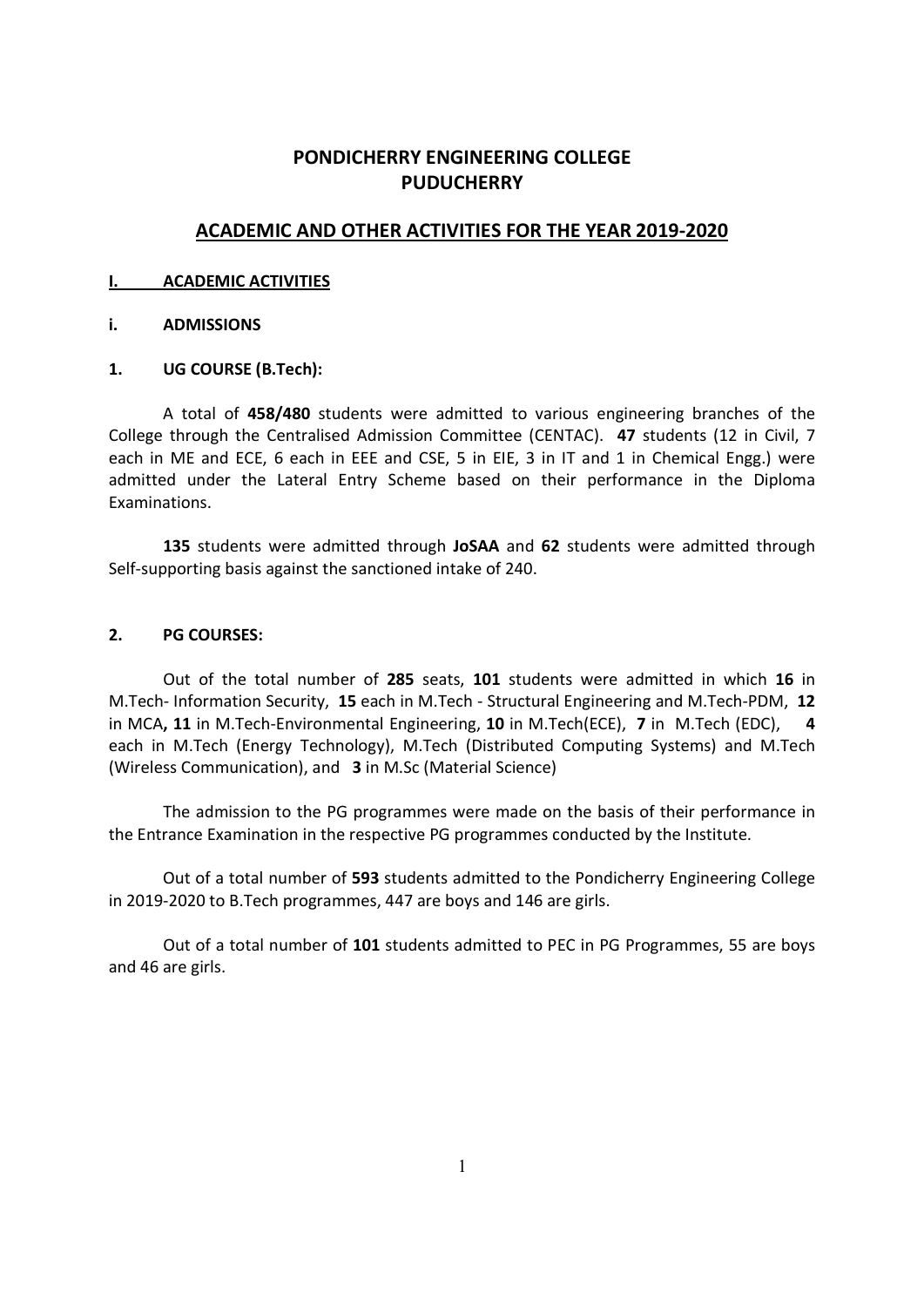# ii. STUDENTS PERFORMANCE IN UG PROGRAMMES

 The following is a brief summary of the examination results of students of Pondicherry Engineering College, based on examinations conducted in April/May 2020.

 The overall pass percentage of final year B.Tech students was 73.32%. The overall pass percentage of  $3<sup>rd</sup>$  year B.Tech students was 58.96%. The overall pass percentage of  $2^{nd}$  year B.Tech students was 54.55%. The overall pas percentage of  $1<sup>st</sup>$  year B.Tech students was 61.88%

|                                     | <b>Total</b>    |               |           |
|-------------------------------------|-----------------|---------------|-----------|
| <b>Branch</b>                       | <b>Appeared</b> | <b>Passed</b> | % of pass |
| <b>FINAL YEAR (B.Tech.)</b>         |                 |               |           |
| <b>Civil Engineering</b>            | 61              | 39            | 64.62     |
| <b>Mechanical Engineering</b>       | 69              | 45            | 65.75     |
| Electronics & Communication Engg.   | 68              | 53            | 78.08     |
| Computer Science Engg.              | 70              | 58            | 82.19     |
| Electrical & Electronics Engg.      | 68              | 55            | 80.28     |
| <b>Chemical Engineering</b>         | 22              | 17            | 76        |
| Electronics & Instrumentation Engg. | 55              | 34            | 61.67     |
| <b>Information Technology</b>       | 57              | 44            | 77.97     |
| <b>THIRD YEAR (B.Tech.)</b>         |                 |               |           |
| <b>Civil Engineering</b>            | 71              | 39            | 54.02     |
| <b>Mechanical Engineering</b>       | 70              | 32            | 45.21     |
| Electronics & Communication Engg.   | 70              | 42            | 60.27     |
| Computer Science Engg.              | 73              | 46            | 62.67     |
| Electrical & Electronics Engg.      | 70              | 40            | 56.58     |
| <b>Chemical Engineering</b>         | 56              | 30            | 53.33     |
| Electronics & Instrumentation Engg. | 50              | 30            | 59.26     |
| <b>Information Technology</b>       | 50              | 40            | 80.39     |
| <b>SECOND YEAR (B.Tech.)</b>        |                 |               |           |
| <b>Civil Engineering</b>            | 71              | 28            | 39.19     |
| <b>Mechanical Engineering</b>       | 72              | 37            | 51.39     |
| Electronics & Communication Engg.   | 70              | 42            | 59.72     |
| Computer Science Engg.              | 71              | 46            | 64.38     |
| Electrical & Electronics Engg.      | 68              | 38            | 56.52     |
| <b>Chemical Engineering</b>         | 48              | 25            | 51.02     |
| Electronics & Instrumentation Engg. | 57              | 29            | 51.67     |
| <b>Information Technology</b>       | 55              | 34            | 62.5      |
|                                     |                 |               |           |
| <b>FIRST YEAR (B.Tech.)</b>         | 554             |               | 61.88     |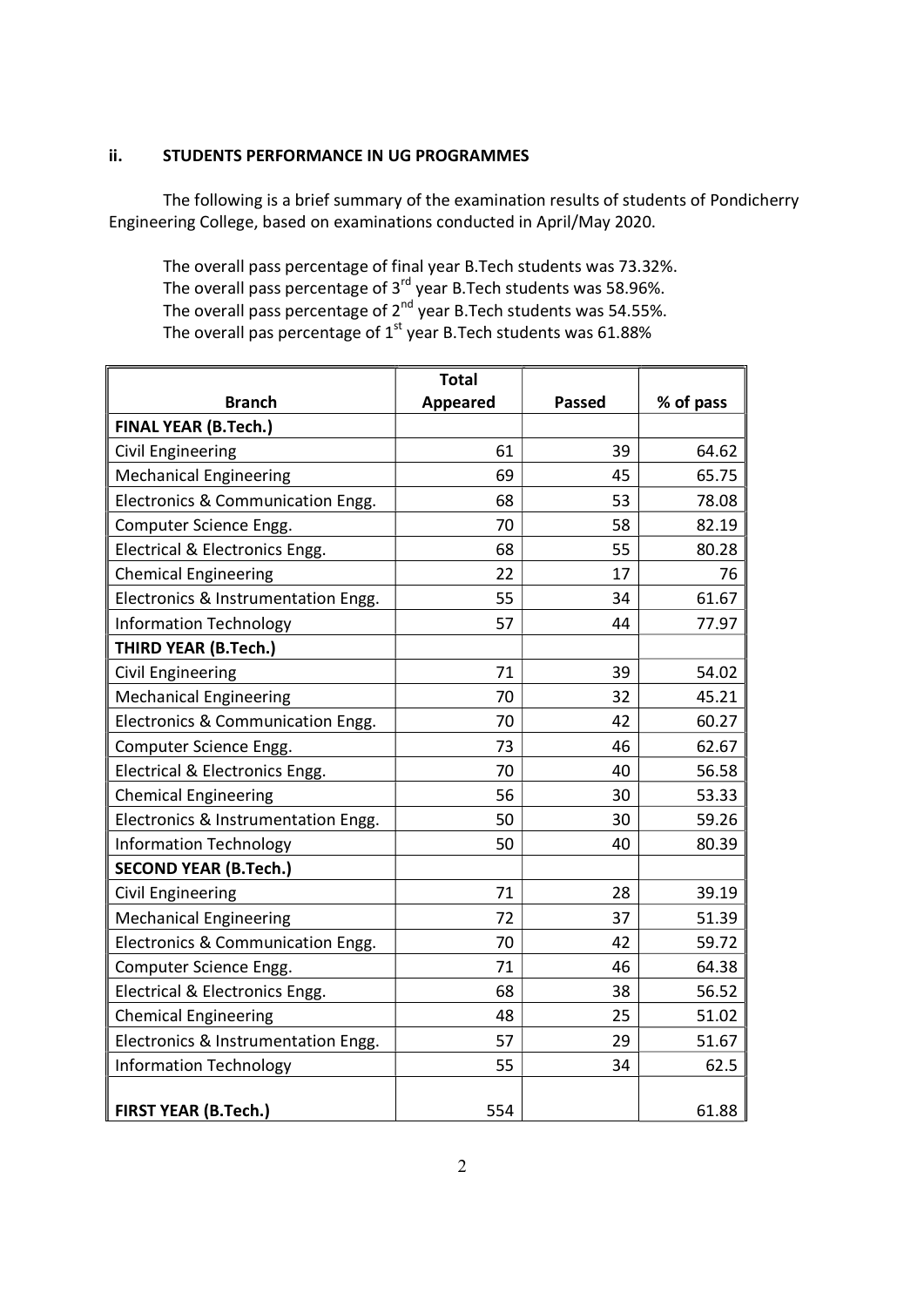|               | <b>Total</b> |               |           |
|---------------|--------------|---------------|-----------|
| <b>Branch</b> | Appeared     | <b>Passed</b> | % of pass |
| M.Tech (SE)   | 24           | 17            | 70.83     |
| M.Tech (EE)   | 16           | 16            | 100       |
| M.Tech (ET)   | 4            | 4             | 100       |
| M.Tech (PDM)  | 12           | 11            | 91.67     |
| M.Tech (ECE)  | 24           | 24            | 100       |
| M.Tech (WC)   | 7            | 7             | 100       |
| M.Tech (DCS)  | 22           | 21            | 95.45     |
| M.Tech (IS)   | 16           | 15            | 93.75     |
| M.Tech (EDC)  | 7            | 6             | 85.71     |
| M.Tech (IT)   | 5            | 5             | 100       |
| M.Tech (IE)   | 0            | 0             | 0         |
| <b>MCA</b>    | 35           | 31            | 88.57     |

#### iii. STUDENTS PERFORMANCE IN PG PROGRAMMES

### iv. SCHOLARSHIP

267 applications for obtaining various Scholarships as detailed below under Direct Central Assistance for the academic year 2019-2020 has been forwarded to the respective departments.

- $\triangleright$  Post Matric Scholarship to SC students, Adi-Dravidar Welfare Dept., Govt. of Puducherry – 100 students.
- Dr.B.R.Ambedkar Financial Assistance to SC students, Adi-Dravidar Welfare Dept., Govt. of Puducherry – 41 students.
- Central Sector Scholarship Scheme (Directorate of Higher & Technical Education, Government of Puducherry) – 2 students.
- $\triangleright$  Prime Minister Scholarship Scheme for Central Armed Police Forces and Assam Rifles 3 students
- Post Matric Scholarship Schemes for Minorities  $CS 9$  students
- Merit-cum-Means Scholarship for Professional and Technical Courers CS 15 students
- Post Matric Scholarship for students with disabilities  $-2$  students
- $\triangleright$  Umbrella scheme for education of ST children Post Matric Scholarship (PMS) for ST students Arunachal Pradesh – 2 students
- $\triangleright$  National Fellowship for OBC students-UGC 1 student
- Puducherry Building and other Construction Workers Welfare Board  $-8$  students
- $\triangleright$  Maulana Azad National Fellowship-UGC 1 student
- $\triangleright$  Rajiv Gandhi National Fellowship for SC students 1 student
- Prime Minister Scholarship for wards of Ex-servicemen  $-1$  student
- Scholarship for Hr. Tech. Prof. Edn. By Southern Railway, GOI  $-1$  student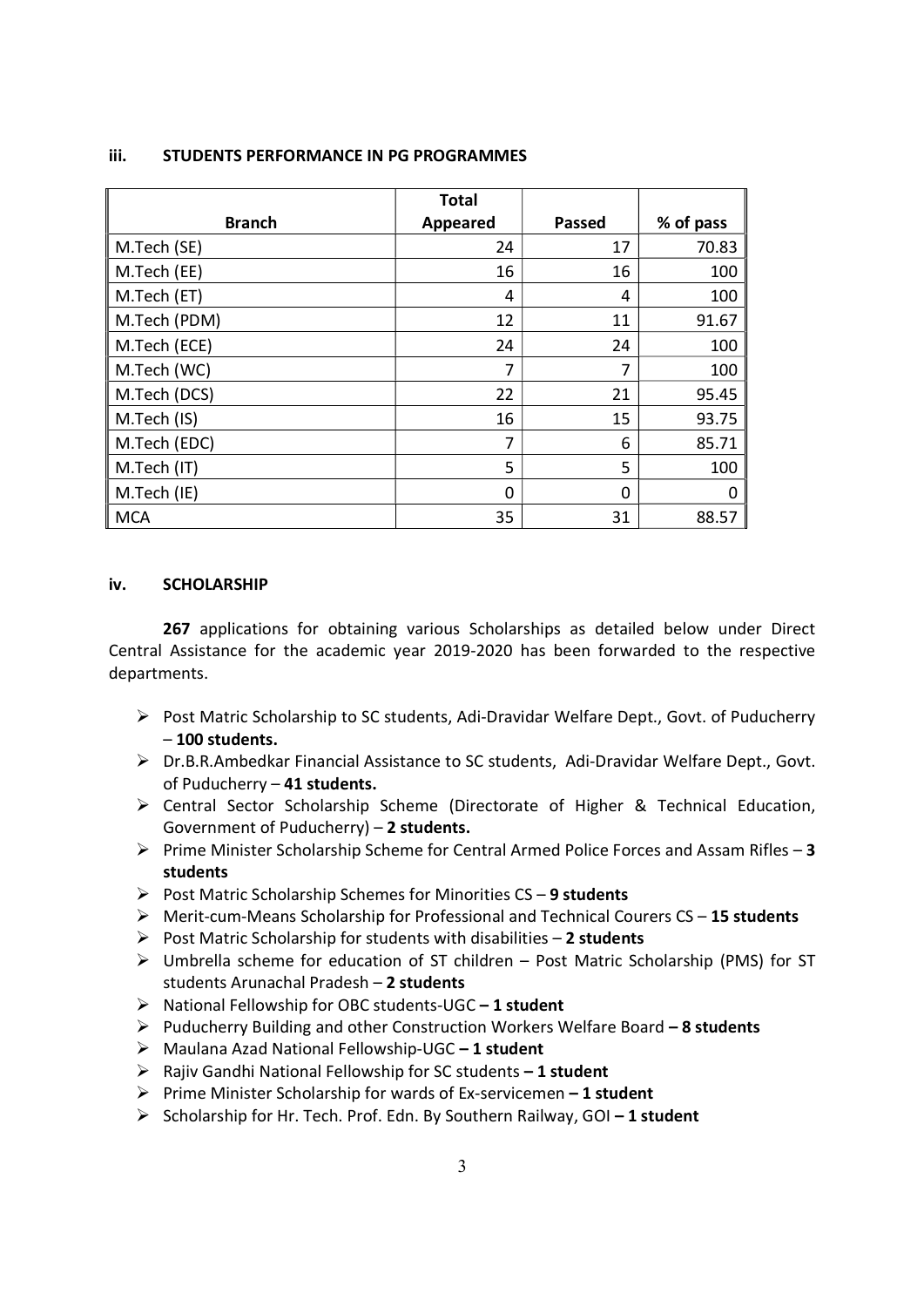- $\triangleright$  Indira Gandhi Single girl child scholarship 1 student
- Pragati Scholarship, AICTE Scholarship Scheme for girl child 51 students
- Puducherry State Waqf Board Scholarship 4 students
- $\triangleright$  Siemens Scholarship 13 students
- $\triangleright$  Pondicherry Police Welfare Society Scholarship 4 students
- $\triangleright$  BSNL Departmental Scholarship 2 students

# II STUDENTS' COUNCIL ACTIVITIES

# A. INVITED LECTURES

 13 invited lectures were arranged by various departments during the year 2019-20, the details of which are given below:

# Department of Civil Engineering

| SI.<br>No. | Lecture By | <b>Topic</b> | <b>Date</b> |
|------------|------------|--------------|-------------|
|            |            |              |             |
|            |            |              |             |
|            |            |              |             |

# Department of Mechanical Engineering

| SI.<br>No. | <b>Lecture By</b>             | <b>Topic</b>               | Date                       |
|------------|-------------------------------|----------------------------|----------------------------|
| 01.        | Er. N. RAVIPRAKASH [Senior    | <b>Mechanical Students</b> | 25 <sup>th</sup> July 2019 |
|            | Scientist, Plasma Research    | council inauguration       |                            |
|            | Gujarat, India                |                            |                            |
| 02.        | Dr. VIJAYABASKAR              | Research in DRDO           | 13.09.2019                 |
|            | NARAYANAMURTHY,               |                            |                            |
|            | Scientist $-F$ ,              |                            |                            |
|            | <b>Research Centre IMARAT</b> |                            |                            |
|            | (DRDO) Dr. APJ Abdul Kalam    |                            |                            |
|            | Missile complex, Hyderabad.   |                            |                            |
| 03.        | Mr. S. Vivek,                 | The 3L's shaped my life    | 01.10.2019                 |
|            | Managing Director,            | (from student to an        |                            |
|            | Acheron Software,             | Entrepreneur)              |                            |
|            | Hyderabad.                    |                            |                            |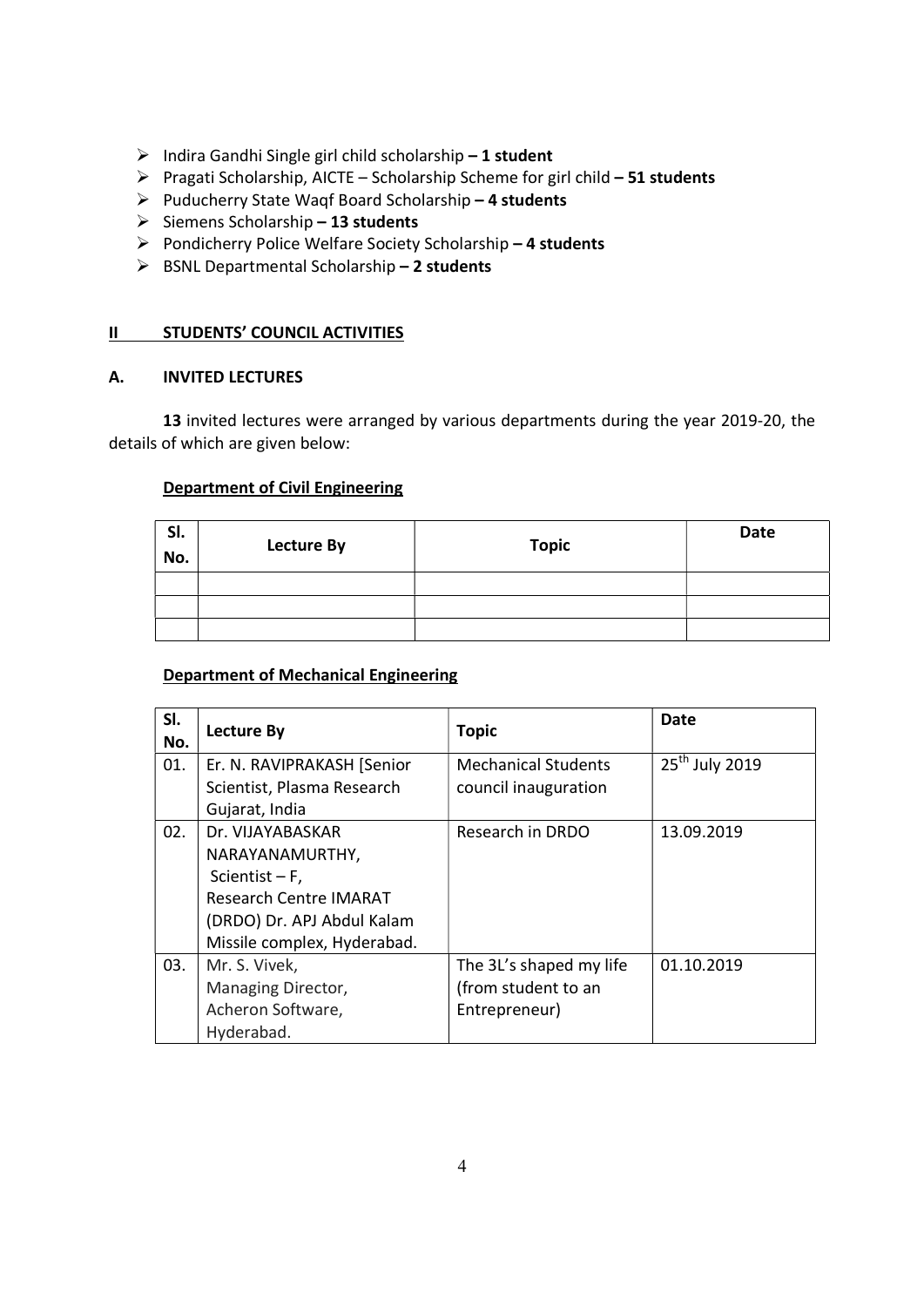# Department of Electronics and Communication Engineering

| SI.<br>No. | Lecture By                       | <b>Topic</b>                 | Date       |
|------------|----------------------------------|------------------------------|------------|
| 01.        | Mr. A. Gouroubalane              | <b>ECE Students' Council</b> | 25.07.2019 |
|            | Principal Engineering Manager,   | Inauguration                 |            |
|            | Microsoft, USA.                  |                              |            |
|            | Mr. Muthukumaravelu Velayoudame, |                              |            |
|            | Senior hardware Engineering      |                              |            |
|            | Manager,                         |                              |            |
|            | Apple Inc, USA.                  |                              |            |
| 02.        | Mr. Sarat Chandra Rodin          | Interactive session          | 23.09.2019 |
|            | <b>B.Tech ECE Alumnus</b>        | with students related        |            |
|            |                                  | to GATE, GRE and             |            |
|            |                                  | Placement activities         |            |

# Department of Electrical and Electronics Engineering

| SI.<br>No. | Lecture By                    | <b>Topic</b>               | Date                         |
|------------|-------------------------------|----------------------------|------------------------------|
| 01.        | <b>Inauguration of EEE</b>    | People- Smart Cities for   | 30 <sup>th</sup> August 2019 |
|            | <b>Students' Council</b>      | Social Inclusion, Economic |                              |
|            | Dr.Brahmanand Mohanty,        | Development &              |                              |
|            | Regional Adviser for Asis,    | Environmental              |                              |
|            | French Environment and Energy | Sustainability             |                              |
|            | Management Agency, ADEME,     |                            |                              |
|            | France                        |                            |                              |

# Department of Electronics and Instrumentation Engineering

| SI.<br>No. | Lecture By                                                                                                          | Topic                                         | Date                            |
|------------|---------------------------------------------------------------------------------------------------------------------|-----------------------------------------------|---------------------------------|
| 01.        | Mr.Ram Siva Linga<br>Alumini(2010 batch)                                                                            | Career after college                          | 16 <sup>th</sup> September 2019 |
| 02.        | Mr Austin Chungath Vincent<br>(2007 - 11),<br>Principal Technical Architect,<br>HummingBird Technologies,<br>London | <b>Expectations in BIG data</b><br>industries | 3rd March 2020                  |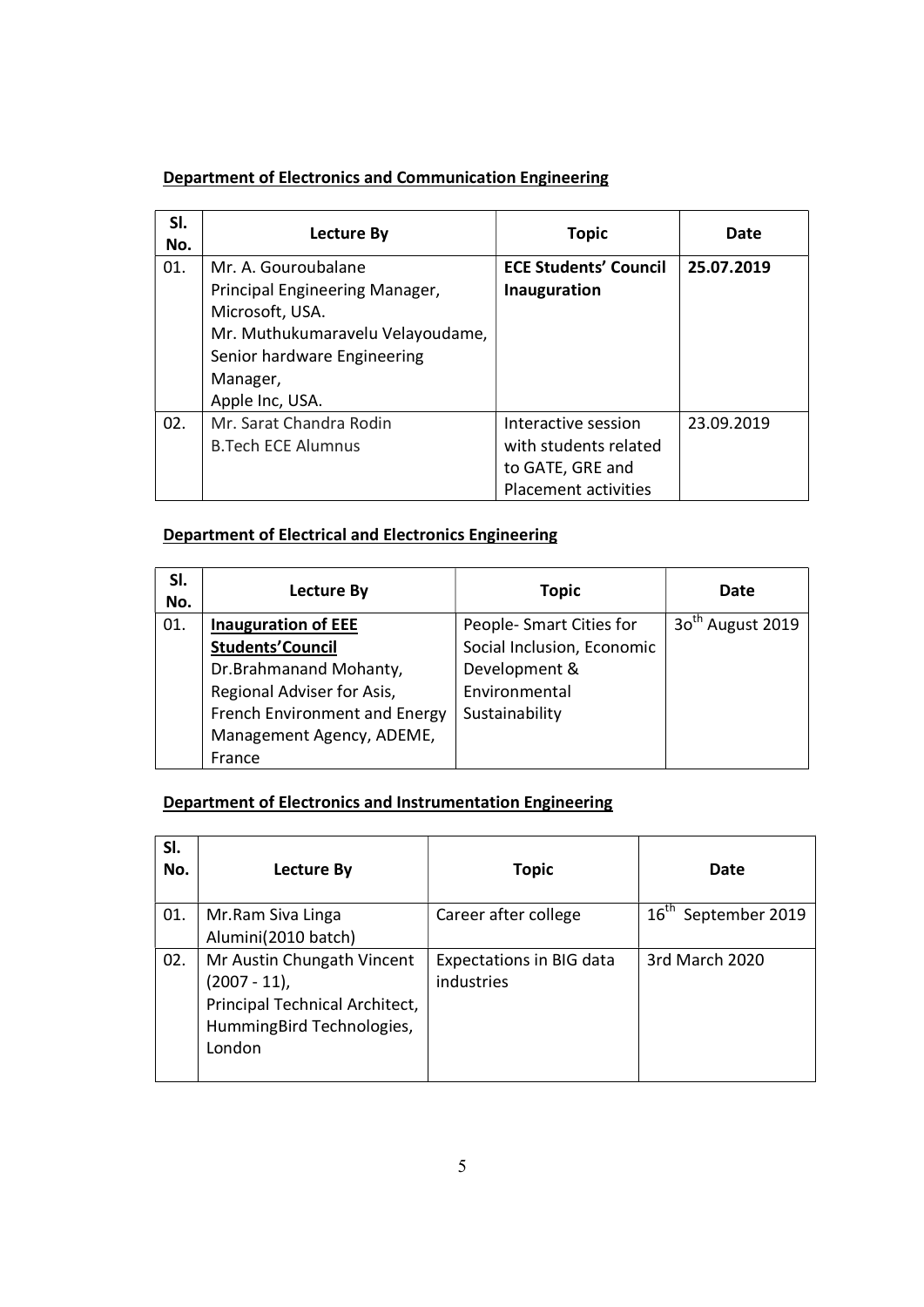# Department of Computer Science Engineering

| SI.<br>No. | Lecture By                                                        | <b>Topic</b>                                                           | Date                         |
|------------|-------------------------------------------------------------------|------------------------------------------------------------------------|------------------------------|
| 01         | Nandha Infotech,<br>Coimbatore                                    | Hands-on Workshop on<br>Game Development &<br><b>Augmented Reality</b> | 11/10/2019 and<br>12/10/2019 |
| 02         | Mr.Bhaskar, BOSS360,<br>creative Labs                             | Hands-on Workshop on<br>Machine Learning using<br><b>PYTHON</b>        | 31/01/2020 and<br>01/02/2020 |
| 03         | Dr. R. Vijayarajeswaran.<br>Vi Microsystems Pvt. Ltd.,<br>Chennai | <b>Guest Lecture</b>                                                   | 11/02/2020                   |

# Department of Information Technology

| SI.<br>No. | Lecture By | <b>Topic</b> | <b>Date</b> |
|------------|------------|--------------|-------------|
|            |            |              |             |

# Department of Chemical Engineering

| SI.<br>No. | <b>Lecture By</b>                                                                          | <b>Topic</b>                                                     | Date       |
|------------|--------------------------------------------------------------------------------------------|------------------------------------------------------------------|------------|
| 01.        | Mr R.Kadamban<br>Asst General Manager,<br>Solara Active Pharma<br>Sciences,<br>Puducherry. | <b>Pharmaceutical Industries: A</b><br><b>Global Perspective</b> | 20/09/2019 |
| 02.        | Prof Ravindra Gudi<br>Professor & Head<br>Dept. of Chemical Engg<br>IIT, Mumbai            | Advances in Batch<br>Manufacturing                               | 10/1/2020  |

# B. SPORTS, CULTURAL & CO-CURRICULAR ACTIVITIES

PECOFES 2020 - All India Inter Collegiate Cultural and Literary extravaganza, organized by the student council of Pondicherry Engineering College every year to promote the spirit of competition among the college youth. This year PECOFES was conducted on 28th and 29th February 2020 in different venues of Pondicherry Engineering College. Kalaimamani Prof.Dr.G.Gnansambandan, Professor Emeritus, Thyagarajar College, Madurai was the Chief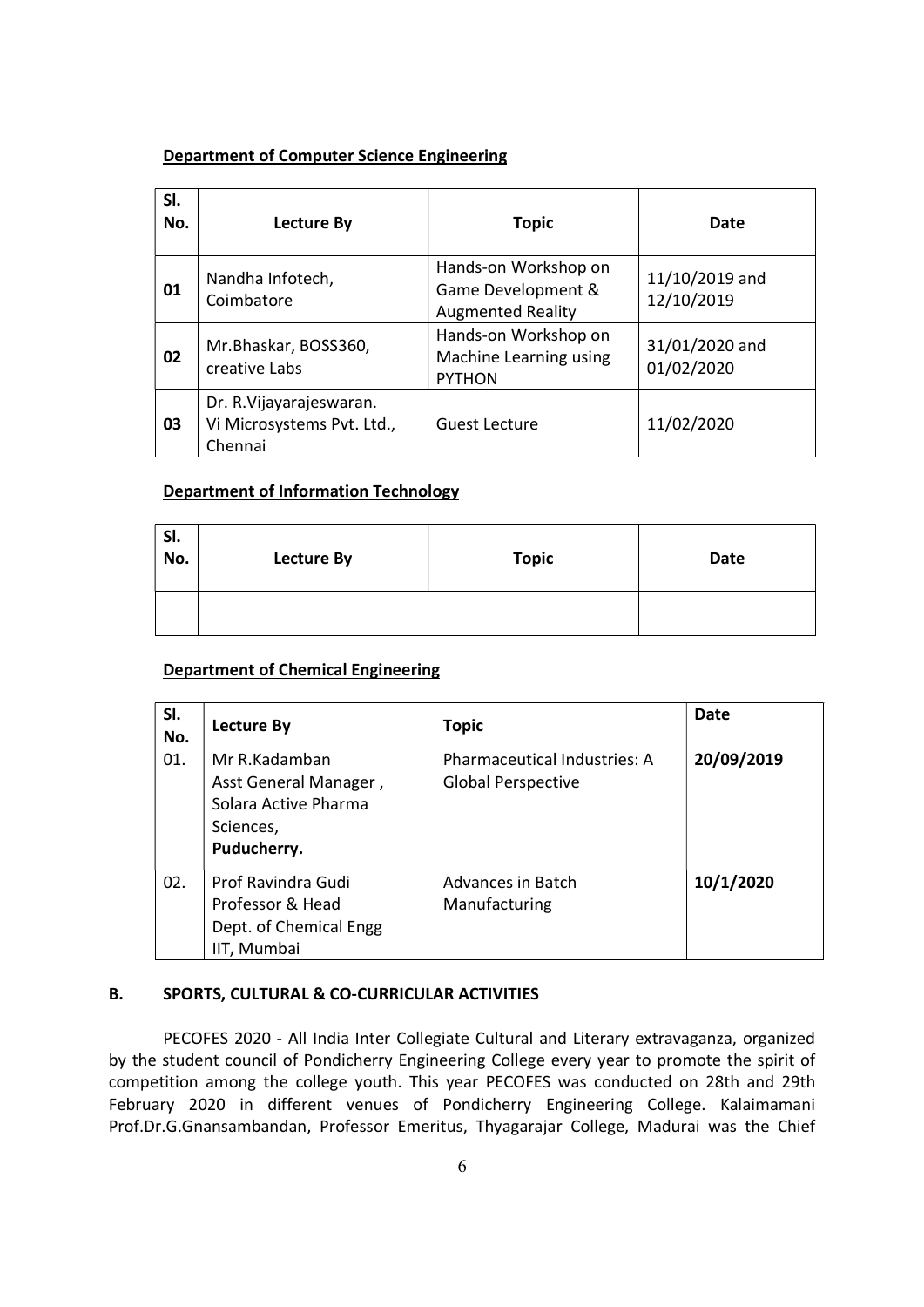Guest. He inaugurated the cultural festival. Totally 27 events were conducted on two days which include Solo dance, Solo singing, Variety variety, Choreo night, Group concert, Photography, Short film, Meme mania, Tatoo art, Rangoli, Mehandi, Adaptunes, Bot race, Adzap, Quiz and Write the climax. 826 students from 24 institutions belonging to various regions had participated in the competitions.

 Mr.Veeraraja – Final year B.Tech Chemical and Ms.Punitha – Final year B.Tech CSE represented Pondicherry State team and they secured  $1<sup>st</sup>$  place South India Zonal level Attayapattaia championship (M&W) Tournament organized by Orissa State.

Dr. A.P.J. ABDUL KALAM Memorial Tennis-ball Inter Collegiate Cricket Tournament (Men) 2020 organized by Tagore Arts & Science College sponsored by DHTE. Our PEC staff team secured  $1<sup>st</sup>$  place.

#### PSGCM 2020

Department of Higher and Technical Education, Government of Puducherry organized Puducherry Sports, Games and Cultural meet PSGCM-2020 from 01-02-2020 to 08-02-2020 in Puducherry and Karaikkal.

Pondicherry Engineering College conducted 13 Cultural events and around 28 colleges/853 students participated in the events.

302 students from PEC participated in 58 Games, Sports and Cultural events. Our students S.Veeraraja B.Tech (Chemical) IV Year represented the state of Puducherry in 34<sup>th</sup> Men Senior National Atya Patya organized by Maharashtra Rajya Atya Patya Mahamanda, held at Shegaon (Maharashtra) from  $13<sup>th</sup>$  to  $15<sup>th</sup>$  December 2019 and he secured  $1<sup>st</sup>$  place. For this tournament more than 30 States were actively participated from our country.

**Punitha** B.Tech - IV Year represented the state of Puducherry in the  $30<sup>th</sup>$  Women Senior National Atya Patya, organized by Maharashtra Rajya Atya Patya Mahamanda, held at Shegaon (Maharashtra) from  $13<sup>th</sup>$  to  $15<sup>th</sup>$  December 2019 and she secured  $1<sup>st</sup>$  place. For this tournament more than 30 States participated from our country.

Pondicherrry Engineering College Staff team represented and **secured 1<sup>st</sup> place** in the tournament Dr.A.P.J.ABDUL KALAM Memorial Tennis-ball Inter Collegiate Cricket (Men) tournament 2020 held at Tagore Arts and College , Play ground Laswspet, Puducherry. Organized by Tagore Arts & Science College and associate with DHTE from  $6<sup>th</sup>$  to 9<sup>th</sup> March 2020. For this tournament more than 4 colleges were actively participated from Puducherry regional.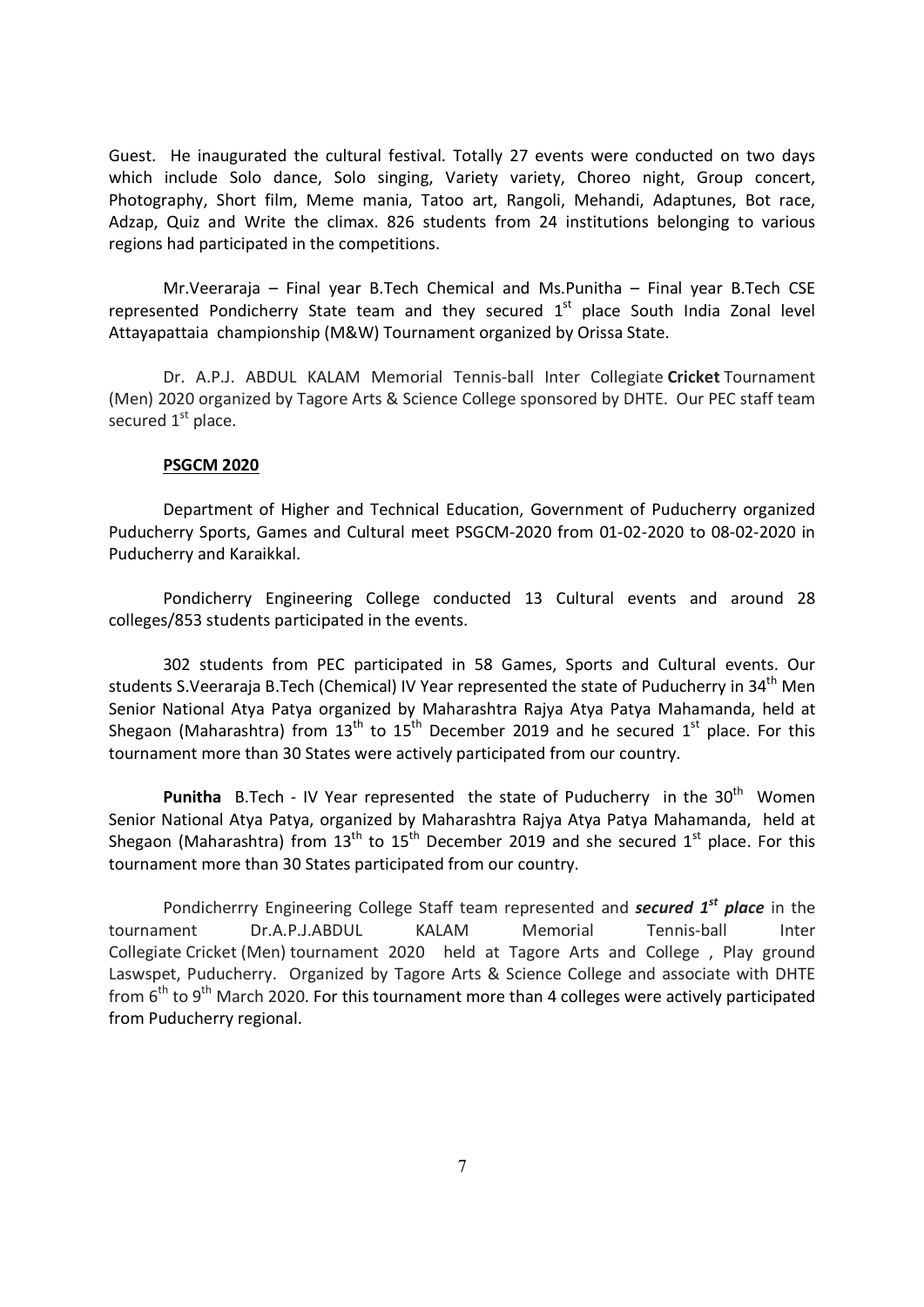# C. NCC ACTIVITIES

The following are the NCC activities of the College during 2019-2020:

| SI.            | <b>Details of Camps attended</b>                                         | <b>Duration of</b>          | Location                                                      | <b>Number</b>              |
|----------------|--------------------------------------------------------------------------|-----------------------------|---------------------------------------------------------------|----------------------------|
| No.            |                                                                          | the camp                    |                                                               | of<br>students<br>attended |
| $\mathbf{1}$   | <b>Combined Annual Training</b><br>Camp (CATC)                           | 16-07-2018 to<br>25-07-2018 | <b>NCC</b><br>Complex,<br>Lawspet,<br>Puducherry              | 27                         |
| $\overline{2}$ | Inter Group Competition -<br>Vayu Sainik Camp 2018<br>$(IGC - VSC 2018)$ | 03-09-2018 to<br>13-09-2018 | King's College of<br>Engineering,<br>Punalkulam,<br>Thanjavur | 07                         |
| $\overline{3}$ | 2018<br>Vayu Sainik Camp<br>$(VSC - Trg 2018)$                           | 25-09-2018 to<br>04-10-2018 | Complex,<br><b>NCC</b><br>Lawspet,<br>Puducherry              | 04                         |
| $\overline{4}$ | Vayu Sainik Camp 2018<br>(VSC - Launch Camp 2018)                        | 12-10-2018 to<br>21-10-2018 | Tambaram,<br>Chennai                                          | 04                         |
| 5              | All India Vayu Sainik Camp<br>2018 (AIVSC-2018)                          | 24-10-2018 to<br>04-11-2018 | Jodhpur,<br>Rajasthan                                         | 04                         |

NCC- Air Wing Cadets of Pondicherry Engineering College won the best contingent drill in Independence Day Parade 2019.

# D. NSS ACTIVITIES

The following are the NSS activities of the College

- Village Adoption
- Blood Donation Camp
- Campus Cleaning
- Tree Plantation
- Electoral Roll Verification
- Medical Camp
- Special Outreach Programme on Swachh Bharat Mission
- Swachhata Bharat Hi Seva
- Swatch Divas
- Breast Cancer Free India 2030
- Awareness Programme on First Aid and Samaritan Law
- Swachh Survekshan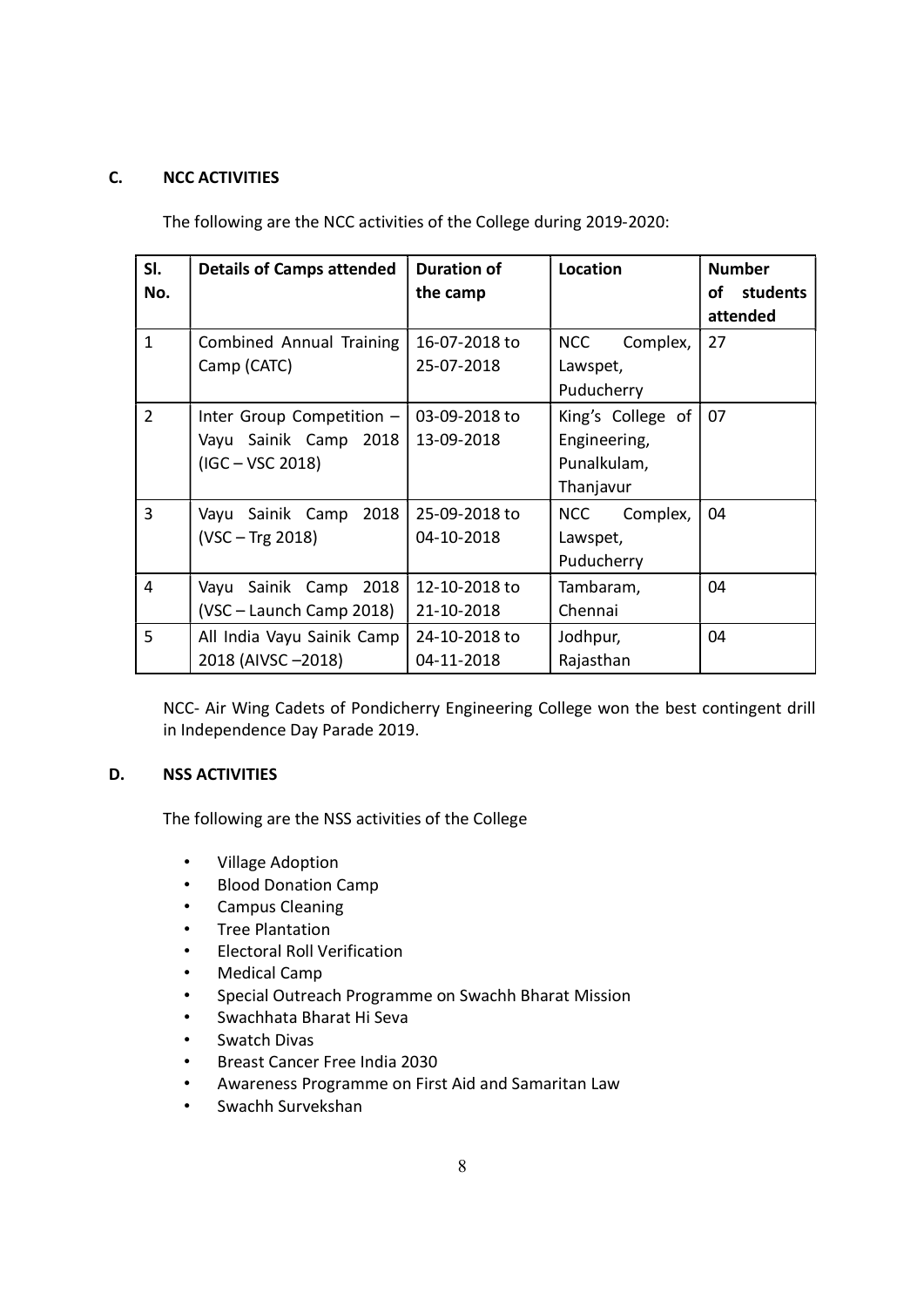#### III TRAINING & PLACEMENT

 In the academic year 2019-20, 419 PG & UG students were registered for placement. Among the registered, 264 students of various branches were placed in the leading companies

 PEC Students of 2019-2020 batch attended campus placement drives from July 2019 onwards and 215 students are placed from 23 Companies. It includes Accenture, HCL, ZOHO, DeltaX, Sony, Philips, SAP labs, Reliance, Optum, etc.

Qualcomm, one of America's leading mobile phone processor manufactures visited the campus and selected 5 CSE students. Chandra Athari, Director IT, Qualcomm told that the selected students will undergo six months internship from January to June 2020 and will be working with the future 5G processor. During internship, Rs.30,000/- per month will be paid as stipend and after successful completion, the interns would be absorbed for permanent employment. Their maximum salary would be around Rs.15 Lakhs per annum.

Hewlett Packard (HP) visited the campus and selected 6 students for internship cum permanent positions. Rachitha Mahadar, HP Talent Acquisition Manager said PEC students who have sound technical and coding knowledge are selected for six months internship - cum permanent position in Bengaluru. Their annual CTC is Rs.10 Lakhs. Dr. S. Kothandaraman, Principal and Dr. R. Elansezhian, Placement Officer congratulated all the placed students and handed over the placement offers.

The training and Placement Centre of Pondicherry Engineering College conducted the following training programmes for the outgoing 2019-2020 batch students as per the guidelines and advice of National Project Implementation Unit (NPIU).

| Sl.No          | <b>Name of the Programme</b>    | <b>Training Agency</b> | No. of          | <b>Total No. of</b> |
|----------------|---------------------------------|------------------------|-----------------|---------------------|
|                |                                 |                        | <b>Training</b> | <b>Students</b>     |
|                |                                 |                        | <b>Hours</b>    | participated        |
| $\mathbf{1}$   | <b>Employability Assessment</b> | <b>AMCAT</b>           | 90              | 350                 |
|                | <b>Test</b>                     |                        | <b>Minutes</b>  |                     |
| 2.             | <b>Industry Readiness</b>       | <b>SMART</b>           | 24 Hours        | 350                 |
|                | <b>Training Program</b>         |                        |                 |                     |
| $\overline{3}$ | Industry expert lecture on      | Mr Viswanath Ganesan - | 3 Hours         | 350                 |
|                | <b>Machine Learning</b>         | TCS                    |                 |                     |
| $\overline{4}$ | Industry expert lecture on      | Mr Anandakumaran P -   | 3 Hours         | 350                 |
|                | IoT                             | TCS                    |                 |                     |
| 5              | Aptitude Soft Skills            | <b>ETHNUS</b>          | 40 Hours        | 350                 |
|                | <b>Training</b>                 |                        |                 |                     |
| 6              | One Day Workshop on             | KT. Baskaran           | 4 Hours         | 350                 |
|                | <b>Block Chain</b>              | Founder & CEO -        |                 |                     |
|                |                                 | Kriyatec IT Systems    |                 |                     |
| $\overline{7}$ | One Day Workshop on How         | Mr. G. Kamalavannan    | 4 Hours         | 350                 |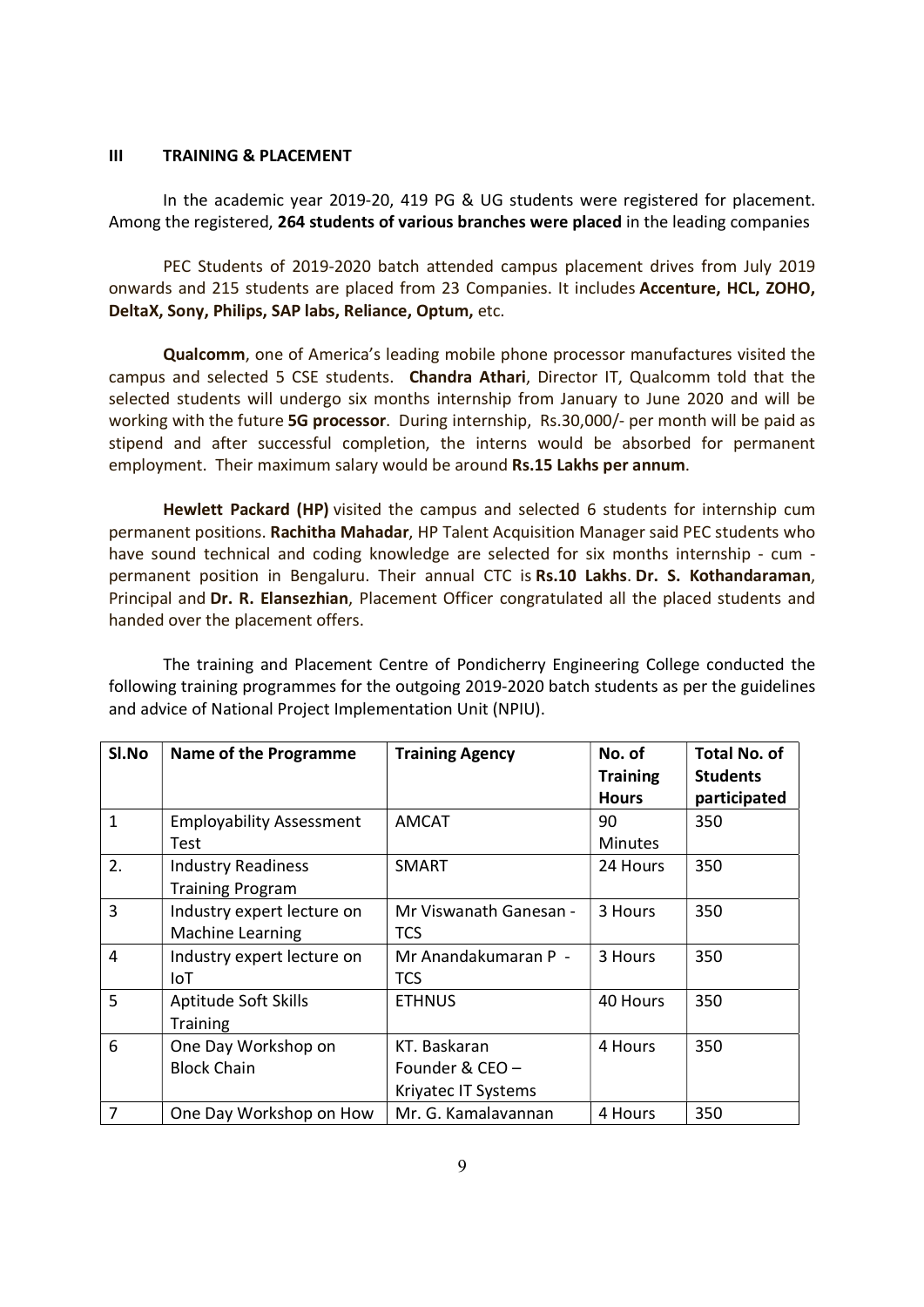|     | to face IT/Software                           | Senior Project Manager - |          |     |
|-----|-----------------------------------------------|--------------------------|----------|-----|
|     | company interview                             | Capgemini                |          |     |
| 8.  | <b>Technical Skill Training</b>               | <b>ETHNUS</b>            | 40 Hours | 350 |
| 9.  | <b>Company Specific Training</b><br>on Python | GUVI                     | 32 Hours | 350 |
| 10. | Training during academic<br>semester          | <b>INTERAL</b>           | 13 weeks | 350 |

# IV. STAFF DETAILS

# A. STAFF RELIEVED TEACHING STAFF MEMBERS

The following THREE (3) faculty members relieved on superannuation during 2019-20.

| SI.<br>No. | <b>Name &amp; Designation</b>          | <b>Department</b> | <b>Relieved on</b> |
|------------|----------------------------------------|-------------------|--------------------|
| 01.        | Dr.P.Dananjayan, Principal & Professor | ECE               | 31.05.2019         |
| 02.        | Dr.S.Subramanian, Professor            | Chemistry         | 31.05.2019         |
| 03.        | Dr.A.Selvaraju, Professor,             | Mechanical        | 30.09.2019         |

### NON-TEACHING STAFF MEMBERS

The following TEN (10) non-teaching staff members relieved on superannuation during 2019-20.

| SI. | <b>Name &amp; Designation</b>       | <b>Department</b>    | <b>Relieved on</b> |
|-----|-------------------------------------|----------------------|--------------------|
| No. |                                     |                      |                    |
| 01. | Mr.M.Jeeva, Jr. Instructor          | <b>ME</b>            | 30.04.2019         |
| 02. | Mr.S.Kamatchisundaram, Mechanic     | <b>ME</b>            | 30.04.2019         |
| 03. | Mr.N.Rajou, Mechanic                | ME                   | 30.04.2019         |
| 04. | Mr.James Terance Sekar, ARA         | Administration       | 31.07.2019         |
| 05. | Dr.A.B.Manjubashini, Sr. Instructor | Chemistry            | 31.08.2019         |
| 06. | Mr.R.Mohandass, Foreman             | ME.                  | 31.01.2020         |
| 07. | Mr.M.Rajendiran, UDC                | Admin.Office (TEQIP) | 29.02.2020         |
| 08. | Mr.G.Mayavan, Helper                | <b>Estate Office</b> | 29.02.2020         |
| 08. | Mrs.D.Tamilarasi, Sanitary Asst.    | Admin Office         | 29.02.2020         |
| 09. | Mr.J.Dhanusu, Security Guard        | Security Wing        | 31.03.2020         |
| 10. | Mr.A.Lathif, Security Guard         | <b>Security Wing</b> | 31.03.2020         |

# NON-TEACHING STAFF MEMBERS

The following non-teaching staff member expired during 2019-20.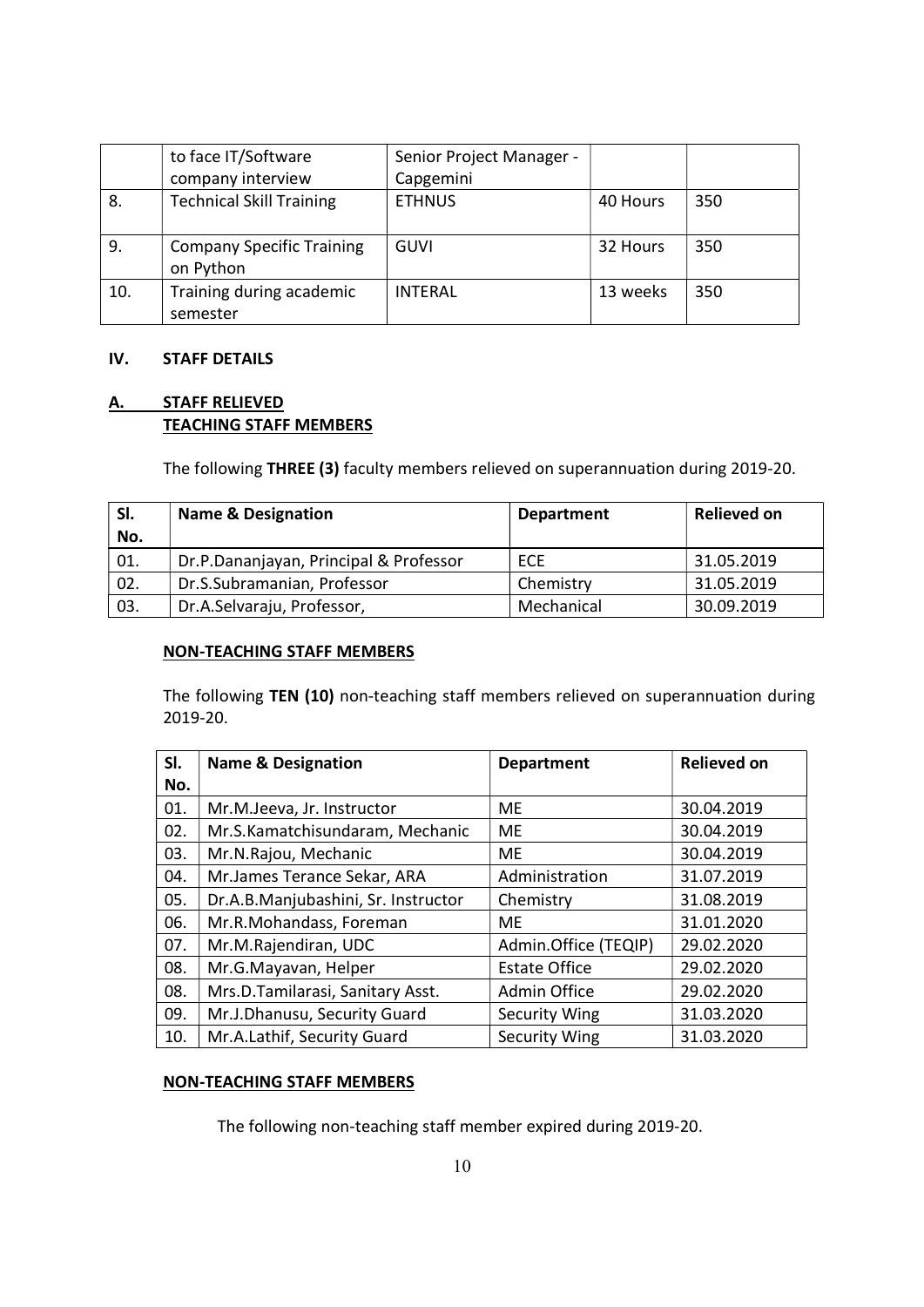| SI.<br>No. | <b>Name &amp; Designation</b> | <b>Department</b> | <b>Expired on</b> |
|------------|-------------------------------|-------------------|-------------------|
|            | Mr.G.Ezhilan, Lab Attendant   | Chemical Engg.    | 28.03.2020        |

# B. CONTRIBUTIONS BY THE FACULTY MEMBERS

- Dr.N.Alagumurthi, Professor and Head, Department of Mechanical Engineering Indian patent for innovative PhD Research work (Electro less Coating),E-1/25626/2019-CHE, IPR Chennai Government of India, 2019. Patent filed and it is in process
- Dr.R.Elansezhian, Professor, Department of ME Patent Applied: One National Patent on New Aluminum Composite as Spent Catalyst as reinforcement material.
- $\triangleright$  Dr R. Saravanane, Professor & Head Civil Patent no: 322019 "Development of a combined Bio hydrogen and Methane production unit using Two-stage Anaerobic Co- digestion process" : Date of grant : 30-09-2019 MOU

# C. Ph.D. AWARDED

2 faculty members were awarded Ph.D during 2019-2020.

| SI.<br>No. | <b>Name &amp; Designation</b> | <b>Department</b> | <b>Ph.D obtained from</b>     |
|------------|-------------------------------|-------------------|-------------------------------|
| 01.        | Dr.K.Priya, Asst. Professor   | Chemical<br>Engg. | <b>Pondicherry University</b> |
| 02.        | Dr.T.Pallayhee                | Chemical<br>Engg. | <b>Pondicherry University</b> |

# D. Ph.D AWARDED TO OUTSIDE CANDIDATES UNDER THE GUIDANCE OF FACULTY MEMBERS

60 outside candidates from Civil, Mechanical, ECE, CSE, EEE, Physics, Chemistry and Mathematics were awarded Ph.D during 2019-2020 under the guidance of faculty members of PEC.

| э.  | Name of the | Dept. | <b>Supervisor</b> | Date of    |
|-----|-------------|-------|-------------------|------------|
| No. | Scholar     |       |                   | Completion |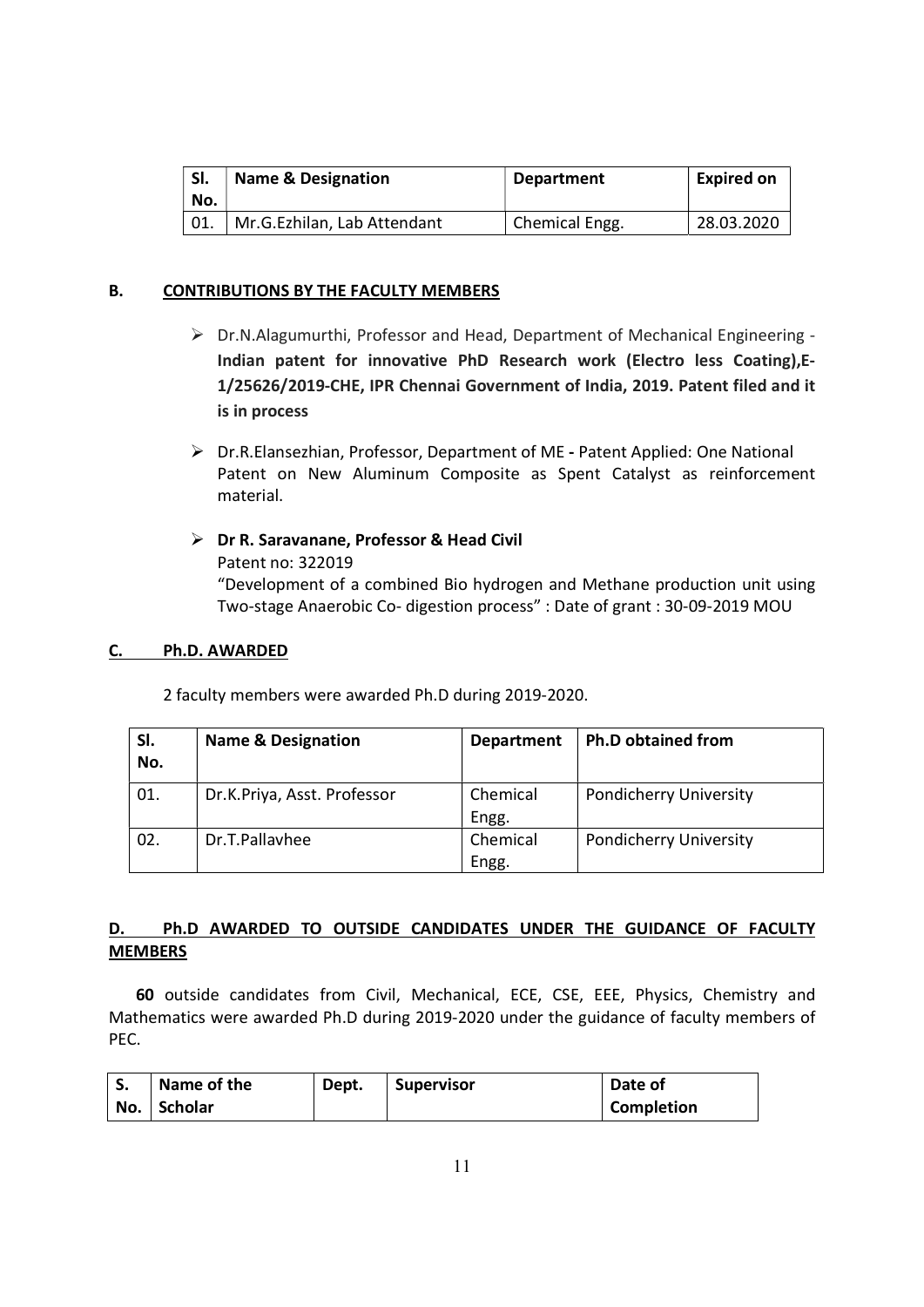| $\mathbf{1}$   | Yasir Hamid          | <b>CSE</b> | Dr. M. Sugumaran       | 01-04-2019 |
|----------------|----------------------|------------|------------------------|------------|
|                | Revathy              |            | Dr. G.F.Sudha          |            |
| $\overline{2}$ | @Ponmozhi            | <b>ECE</b> |                        | 01-04-2019 |
| 3              | B. Shoba             | <b>ECE</b> | Dr. K. Jayanthi        | 02-04-2019 |
| 4              | B. Umamageswari      | <b>CSE</b> | Dr. R. Kalpana         | 05-04-2019 |
| 5              | S. Suresh            | EEE        | Dr. Gnanadass          | 09-04-2019 |
| 6              | D. Zealakshmi        | <b>CE</b>  | Dr. S. Kothandaraman   | 08-03-2019 |
| $\overline{7}$ | M. Priya             | <b>CSE</b> | Dr. R. Kalpana         | 05-04-2019 |
| 8              | J.Kuberan            | <b>ME</b>  | Dr.N.Alagumurthi       | 08-04-2019 |
| 9              | B. Muruganantham     | EEE        | Dr. R. Gnanadass       | 10-04-2019 |
|                | R. Elavarasu         |            | Dr. C. Christober Asir |            |
| 10             |                      | EEE        | Rajan                  | 26-04-2019 |
| 11             | T.Pallavhee          | <b>CE</b>  | Dr.M.A.Sivasankaran    | 02-07-2019 |
| 12             | R.Senthamilselvi     | <b>CE</b>  | Dr.P.Revathi           | 22-07-2019 |
| 13             | V.Nagaraj            | <b>ECE</b> | Dr.V.Vijayalakshmi     | 15-07-2019 |
| 14             | S.Gunabalan          | <b>ME</b>  | R.Elansezhian          | 15-07-2019 |
| 15             | T.Anand              | <b>ME</b>  | Dr.T.Sentilvelan       | 08-08-2019 |
| 16             | D.Amrishraj          | <b>ME</b>  | Dr.T.Senthilvelan      | 29-07-2019 |
| 17             | G.Kanimozhi          | Physics    | Dr.Harish Kumar        | 15-07-2019 |
| 18             | T.Deepa              | Maths      | Dr.G.Ayyappan          | 26-06-2019 |
| 19             | R.Supraja            | Maths      | Dr.G.Ayyappan          | 12-07-2019 |
| 20             | R.Ravivarman         | <b>ME</b>  | Dr. K. Palaniradja     | 05.08.2019 |
| 21             | R. Ravishankar       | <b>ME</b>  | Dr. N. Alagumurthi     | 09.08.2019 |
| 22             | D. Udaya             | <b>CSE</b> | Dr. K. Vivekanandan    | 27.08.2019 |
| 23             | E. Devi              | Physics    | Dr. B. J. Kalaiselvi   | 28.08.2019 |
| 24             | D. Neelamegam        | <b>ECE</b> | Dr. G.Forence Sudha    | 29.08.2019 |
| 25             | K. Priya             | <b>CE</b>  | Dr. V. Murugaiyan      | 30.08.2019 |
| 26             | S. eenuvasamurthy    | <b>ECE</b> | Dr. G. Nagarajan       | 03.09.2019 |
| 27             | K. Ramadoss          | ME         | Dr. R. Elansezhian     | 03.09.2019 |
| 28             | S. Jeyasudha         | EEE        | Dr. B. Geethalakshmi   | 20.09.2019 |
| 29             | R. Senthilkumaran    | <b>ECE</b> | Dr. G. Nagarajan       | 20.09.2019 |
| 30             | S. Karthikeyan       | ME         | Dr. N. Alagumurthi     | 30.09.2019 |
| 31             | HariKrishna Pillutla | <b>CSE</b> | Dr.A.Amuthan           | 20.09.2019 |
|                | J. Pavalavana        |            | Dr.M.Pugazhvadivu      |            |
| 32             | Pandian              | <b>ME</b>  |                        | 20.09.2019 |
| 33             | V.Nadanakumar        | <b>ME</b>  | Dr.N.Alagumurthi       | 23.09.2019 |
| 34             | K.Ashok Kumar        | ECE        | Dr.P.Dananjayan        | 27.09.2019 |
| 35             | S.Sundari            | EEE        | Dr. Alamelu Nachiappan | 10.10.2019 |
| 36             | G.Karthi             | <b>CSE</b> | Dr.M.Ezhilarasan       | 15.10.2019 |
| 37             | T.Megala             | <b>CSE</b> | Dr.K.Vivekanandan      | 31.10.2019 |
| 38             | M.Latha              | EEE        | Dr.R.Ananda Natarajan  | 11.11.2019 |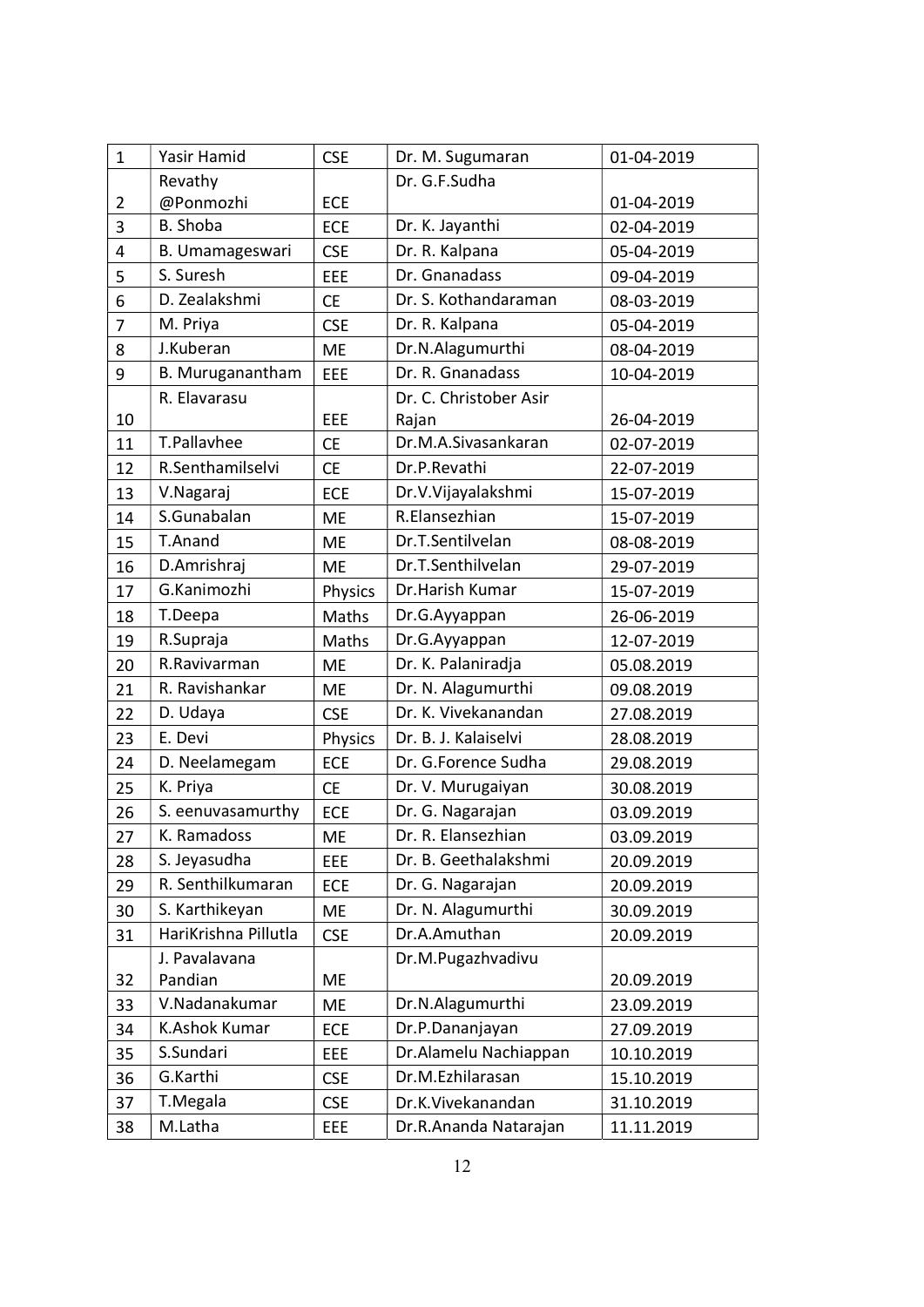| 39 | K. Thulasirajan        | <b>CE</b>  | Dr.P.Revathi       | 15.11.2019 |
|----|------------------------|------------|--------------------|------------|
| 40 | M.Satheesh             | <b>ME</b>  | Dr.M.Pugazhvadivu  | 18.11.2019 |
| 41 | Lenna Mary Francis     | <b>CSE</b> | Dr.N.Sreenath      | 04-12-2019 |
| 42 | C.Kalaiarasy           | <b>CSE</b> | Dr.N.Sreenath      | 06-12-2019 |
| 43 | Sunil Babu Melingi     | <b>ECE</b> | Dr.V.Vijayalakshmi | 13-12-2019 |
| 44 | N.Arunachalam          | <b>CSE</b> | Dr.A.Amuthan       | 30-12-2019 |
| 45 | A.Arulmurugan          | <b>CSE</b> | Dr.A.Amuthan       | 30-12-2019 |
| 46 | S.Parimala             | Maths      | Dr.J.Jayakumar     | 03-01-2020 |
| 47 | S.Vimala               | <b>CSE</b> | Dr.K.Vivekanandan  | 08-01-2020 |
| 48 | Nalla Bhanu Teja       | <b>ME</b>  | Dr.N.Alagumurthi   | 24-01-2020 |
| 49 | R.Kaviarasan           | <b>CSE</b> | Dr.A.Amuthan       | 24-01-2020 |
| 50 | S.Shibu                | <b>ECE</b> | Dr.V.Saminadan     | 31-01-2020 |
| 51 | V.Yamunadevi           | <b>ME</b>  | Dr.K.Palaniradja   | 30-01-2020 |
| 52 | S.Anandalatchoumy      | <b>ECE</b> | Dr.G.Sivaradje     | 12-02-2020 |
| 53 | M.S.Kumaravel          | <b>ME</b>  | Dr.N.Alagumurthi   | 17-02-2020 |
| 54 | T.Coumaresiin          | <b>ME</b>  | Dr.K.Palaniradja   | 21-02-2020 |
| 55 | Ms.M.Vimaladevi        | <b>CSE</b> | Dr.G.Zayaraz       | 24-02-2020 |
| 56 | B.Somasundaram         | Maths      | Dr.G.Ayyappan      | 24-02-2020 |
| 57 | S.Kalaivanan           | <b>CSE</b> | Dr.R.Kalpana       | 28-02-2020 |
| 58 | M.Durgadevi            | <b>CSE</b> | Dr.R.Kalpana       | 28-02-2020 |
| 59 | <b>B.Lakshmi Priya</b> | ECE        | Dr.K.Jayanthi      | 43913      |
| 60 | K.Senthilvel           | <b>ME</b>  | Dr.B.Prabu         | 43920      |

# E. REGISTRATION OF Ph.D

In total 72 (SEVENTY TWO) (62 registered under PU, 7 registered under QIP and 3 registered under AICTE-NDF) candidates were registered for Ph.D for the academic year 2019- 2020.

| SI. |                       |            | Name of the        | Date of    |
|-----|-----------------------|------------|--------------------|------------|
| No  | <b>Scholar Name</b>   | Dept.      | <b>Supervisor</b>  | Joining    |
| 1   | <b>SURUTHY R</b>      | Physics    | Dr.B.J.Kalaiselvi  | 19.09.2019 |
| 2   | PRABHAHARI V          | Physics    | Dr.B.J.Kalaiselvi  | 20.09.2019 |
| 3   | DURGA S NAIR          | Physics    | Dr.Harishkumar     | 19.09.2019 |
| 4   | SANKEETHA S           | Maths      | Dr.G.Ayyappan      | 05.09.2019 |
| 5   | <b>NITHYA S</b>       | Maths      | Dr.J.Jayakumar     | 05.09.2019 |
| 6   | ARCHANA@GURULAKSHMIG  | Maths      | Dr.G.Ayyappan      | 2019       |
| 7   | JINNY ANN JOHN        | Maths      | Dr.J.Jayakumar     | 25.11.2019 |
| 8   | <b>ARAVA SUDHAKAR</b> | EEE        | Dr.B.Maheshkumar   | 17.10.2019 |
| 9   | M KRISHNA GORIPARTHY  | <b>EEE</b> | Dr.B.Geethalakshmi | 09.10.2019 |
| 10  | PRASANNA V            | EEE        | Dr.G.Ravi          | 14.10.2019 |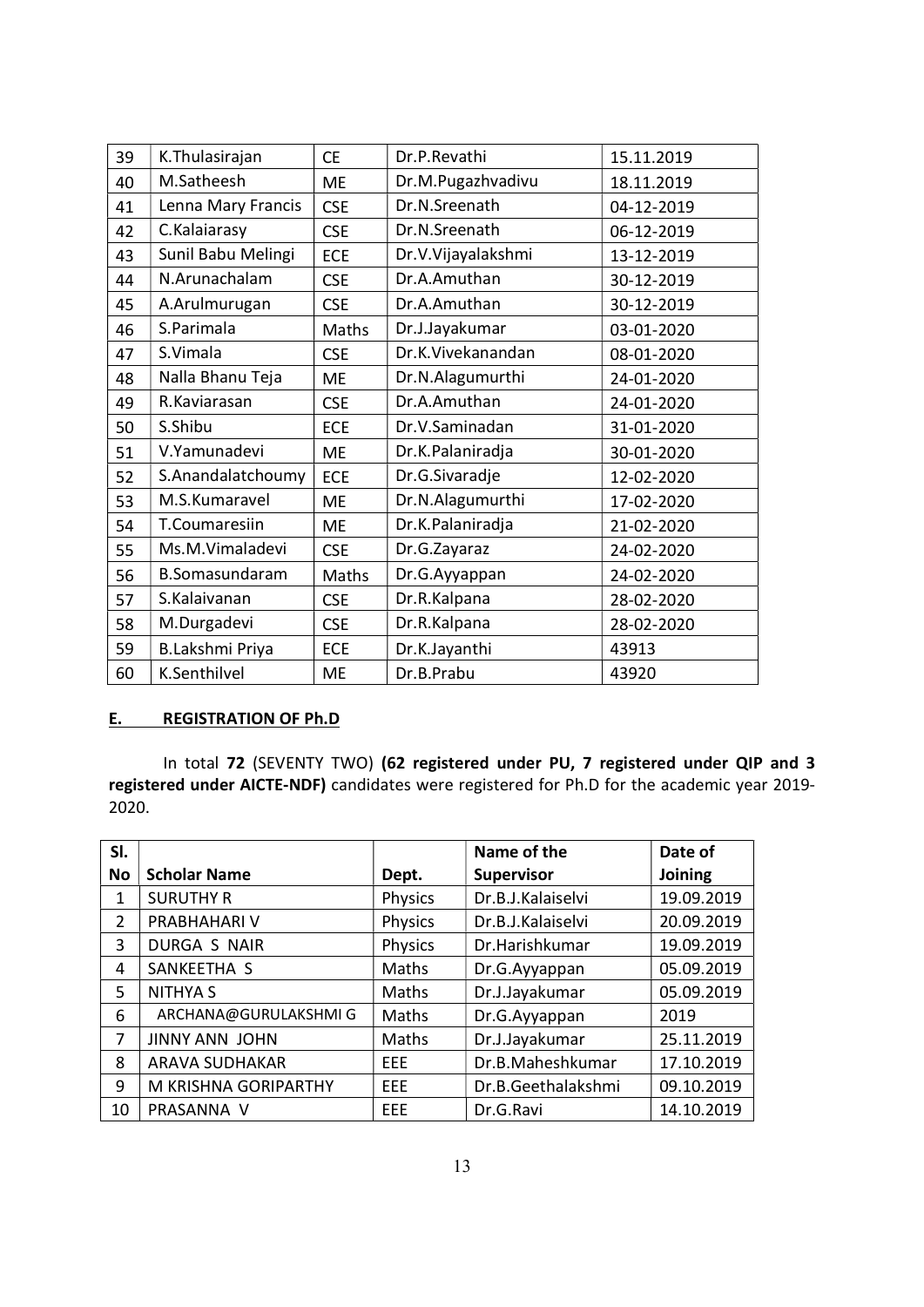| 11       | PUSHPA B                   | EEE        | Dr.C.Christober Rajan | 14.10.2019 |
|----------|----------------------------|------------|-----------------------|------------|
| 12       | NAGARAJAN S                | EEE        | Alamelu Nachiappan    | 17.10.2019 |
| 13       | <b>KRISHNA MOLLI</b>       | EEE        | Dr.P.Ajay-D-Vimalraj  | 21.10.2019 |
| 14       | PURNCHANDRA RAO THOTA      | EEE        | Dr.S.Jeevananthan     | 21.10.2019 |
| 15       | HAJMUNNISA T               | EEE        | Dr.N.P.Subramanian    | 24.10.2019 |
| 16       | SHARMA S                   | EEE        | Dr.K.Rajambal         | 07.11.2019 |
| 17       | <b>KARTHICK B</b>          | EEE        | Dr.M.Sudhakaran       | 14.11.2019 |
| 18       | <b>KARTHIK S.S</b>         | <b>ECE</b> | Dr.V.Vijayalakshmi    | 27.09.2019 |
| 19       | ARAVINDHKUMARAN S          | <b>ECE</b> | Dr.D.Saraswady        | 26.09.2019 |
| 20       | PRABHAVATHI S              | ECE        | Dr.V.Saminadan        | 26.09.2019 |
| 21       | <b>VENKATA SUBRAMANYA</b>  |            |                       |            |
|          | <b>MURALIDHAR P</b>        | <b>ECE</b> | Dr.K.Kumar            | 27.09.2019 |
| 22       | <b>DINESH KUMAR K</b>      | <b>ECE</b> | Dr.G.F.Sudha          | 25.09.2019 |
| 23       | <b>ARAVINDRAJ E</b>        | <b>ECE</b> | Dr.G.Nagarajan        | 25.09.2019 |
|          |                            |            | Dr.G.F.Sudha &        |            |
| 24       | JOSEPHINE MARY JULIANA M   | <b>ECE</b> | Dr.Nakkeeran          | 25.09.2019 |
| 25       | <b>KALAIYARASAN R</b>      | <b>ECE</b> | Dr.G.Nagarajan        | 25.09.2019 |
| 26       | MAHADEVAN V                | <b>ECE</b> | Dr.D.Saraswady        | 26.09.2019 |
| 27       | <b>GOPIKRISHNA M</b>       | <b>ECE</b> | Dr.D.Saraswady        | 26.09.2019 |
| 28       | <b>KRITHIGA B</b>          | <b>ECE</b> | Dr.R.Gunasundari      | 27.09.2019 |
| 29       | PRASANNA DHULIPUDI V L     | <b>ECE</b> | Dr.G.Sivaradje        | 27.09.2019 |
|          | <b>THEEBAN</b>             |            |                       |            |
| 30       | <b>CHAKKARAVARTHY B</b>    | <b>ECE</b> | Dr.K.Kumar            | 27.09.2019 |
| 31       | <b>PRAKASH S</b>           | <b>ECE</b> | Dr.K.Kumar            | 27.09.2019 |
| 32.      | ANILKUMAR P                | <b>ECE</b> | Dr.R.Gunasundari      | 27.09.2019 |
| 33       | <b>VENKATA APPARAO N</b>   | <b>ECE</b> | Dr.M.Tamilarasi       | 27.09.2019 |
| 34       | DEVATHOTI RAM BABU         | <b>ECE</b> | Dr.L.Nithyanandan     | 27.09.2019 |
|          | <b>DOGIPARTHI SANTHOSH</b> |            |                       |            |
| 35       | <b>GUPTA</b>               | <b>ECE</b> | Dr.K.Jayanthi         | 27.09.2019 |
| 36       | GOPAL S                    | ECE        | Dr.D.Sivaradje        | 29.10.2019 |
| 37       | <b>EZHILARASI V</b>        | Chemistry  | Dr.T.Kaliyappan       | 25.09.2019 |
| 38       | RAJALAKSHMI S              | <b>CSE</b> | Dr.S.Kanmani          | 30.09.2019 |
| 39       | <b>ROSARIO GILMARY</b>     | <b>CSE</b> | Dr.V.Akila            | 04.10.2019 |
| 40       |                            |            |                       |            |
| 41       | THIRUMAGAL E               | <b>CSE</b> | Dr.K.Sarulatha        | 03.10.2019 |
|          | PRABU U                    | <b>CSE</b> | Dr.V.Geetha           | 03.10.2019 |
| 42       | VARALAKSHMI I              | <b>CSE</b> | Dr.M.Thenmozhi        | 03.10.2019 |
| 43       | <b>BALA R</b>              | <b>CSE</b> | Dr.R.Manoharan        | 03.10.2019 |
| 44       | KALADI GOVINDARAJU         | <b>CSE</b> | Dr.N.Sreenath         | 04.10.2010 |
|          | AJAY DILIPKUMAR            |            |                       |            |
| 45       | <b>MARAPATLA</b>           | <b>CSE</b> | Dr.E.Ilavarasan       | 04.10.2019 |
| 46<br>47 | RAGOUKUMAR A               | <b>CSE</b> | Dr.K.Vivekanandan     | 04.10.2010 |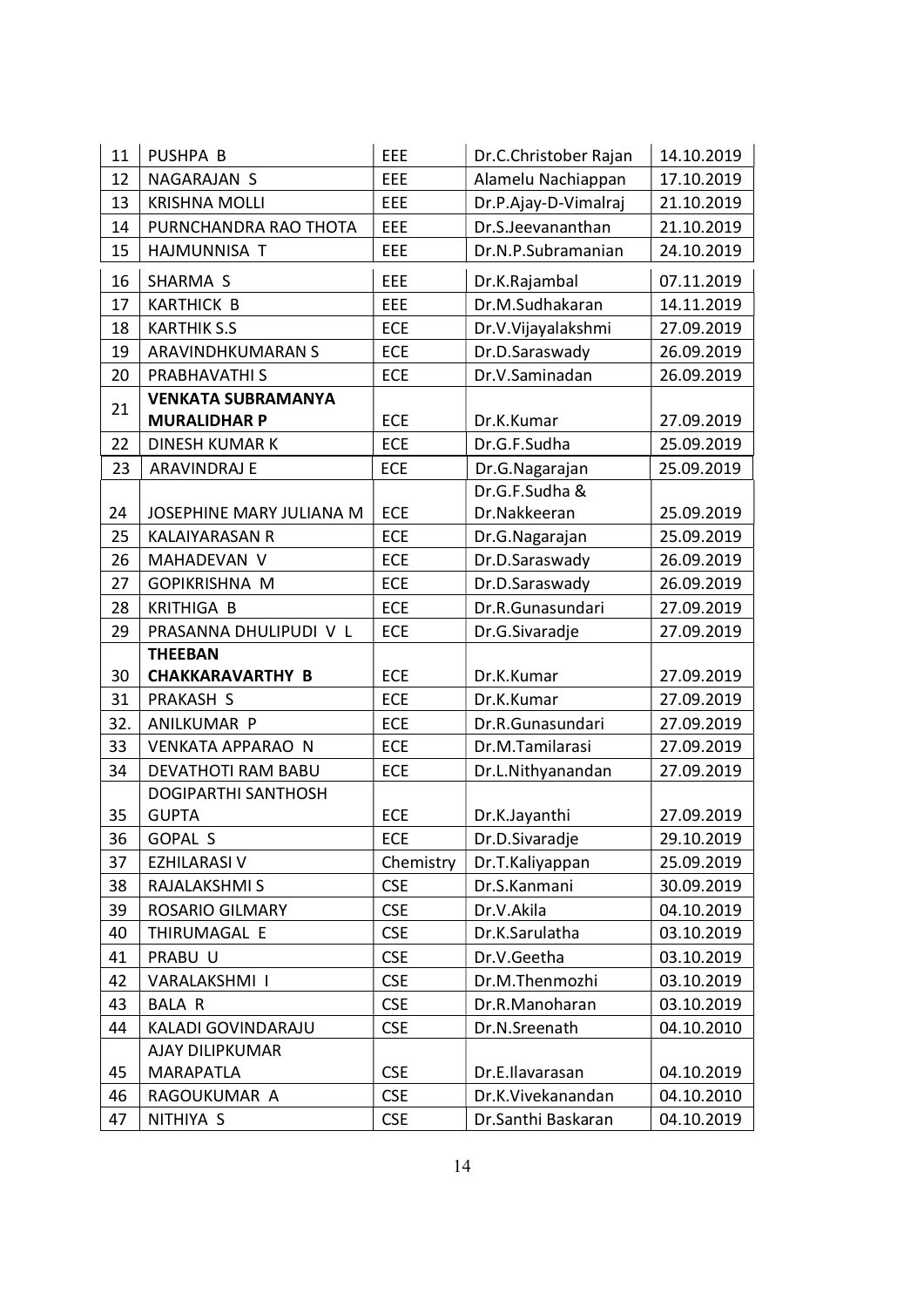| 48 | SHAJATHI BEGAM S      | <b>CSE</b> | Dr.S.Saraswathi     | 14.10.2019 |
|----|-----------------------|------------|---------------------|------------|
| 49 | MATTA RAJYA LAKSHMI   | <b>CSE</b> | Dr.P.Maragathavalli | 29.10.2019 |
| 50 | DHANAKANTHARAJ J      | <b>CE</b>  | Dr.R.Saravanan      | 14.10.2019 |
| 51 | <b>JALADEVI V</b>     | <b>CE</b>  | Dr.V.Murugaiyan     | 16.10.2019 |
| 52 | <b>PONMALAR S</b>     | <b>CE</b>  | Dr.P.Revathi        | 17.10.2019 |
| 53 | <b>MURUGAPPAN V</b>   | <b>CE</b>  | Dr.A.Muthadhi       | 14.10.2019 |
| 54 | RAMKUMAR BAV          | <b>CE</b>  | Dr.G.Ramakrishna    | 23.10.2019 |
| 55 | KUPPALA SRINIVASA RAO | <b>CE</b>  | Dr.P.Ramadoss       | 13.11.2019 |
| 56 | ANANDAKUMAR J         | <b>ME</b>  | Dr.K.Pajaniradja    | 17.09.2019 |
| 57 | MAGESH G              | ME         | Dr.R.Elansezhian    | 17.09.2019 |
| 58 | PRAGATHI P            | <b>ME</b>  | Dr.R.Elansezhian    | 17.09.2019 |
| 59 | YOKESHWARAN S         | <b>ME</b>  | Dr.K.Pajaniradja    | 19.09.2019 |
| 60 | <b>ILANGO P</b>       | <b>ME</b>  | Dr.B.Prabu          | 20.09.2019 |
| 61 | PARISITHU B           | <b>ME</b>  | Dr.N.Alagumurthi    | 23.09.2019 |
| 62 | <b>DINAKAR N</b>      | <b>ME</b>  | Dr.A.V.Raviprakash  | 06.11.2019 |

#### Ph.D. QIP students for the year 2019-20

| SI. |                             |            | Name of the       | Date of    |
|-----|-----------------------------|------------|-------------------|------------|
| No  | <b>Scholar Name</b>         | Dept.      | <b>Supervisor</b> | Joining    |
| 1   | SASI BHUSHAN M A            | <b>EEE</b> | Dr.M.Sudhakaran   | 31.07.2019 |
| 2   | ANNABATTULA JAWAHAR         | <b>EEE</b> | Dr.K.Ramakrishnan | 06.08.2019 |
| 3   | <b>BELCY D MATHEWS</b>      | <b>ECE</b> | Dr.M.Tamilarasi   | 31.07.2019 |
|     | SAYEDU KHASIM               |            |                   |            |
| 4   | <b>NOORBASHA</b>            | <b>ECE</b> | Dr.G.F.Sudha      | 16.07.2019 |
| 5   | <b>BUDIMURE RAMANA BABU</b> | <b>CSE</b> | Dr.R.Manoharan    | 05.08.2019 |
| 6   | SIVASANKAR CHITTATHURU      | <b>CSE</b> | Dr.R.Kalpana      | 02.08.2019 |
| 7   | <b>SHARATHKUMAR S</b>       | <b>CSE</b> | Dr.N.Sreenath     | 06.08.2019 |

# Ph.D. NDF Students for the year 2019-20

| SI.       |                        |       | Name of the       | Date of        |
|-----------|------------------------|-------|-------------------|----------------|
| <b>No</b> | <b>Scholar Name</b>    | Dept. | <b>Supervisor</b> | <b>Joining</b> |
|           | <b>SANKAR B</b>        | СE    | Dr.P.Ramadoss     | 21.08.2019     |
|           | <b>GEORGE K GEORGE</b> | СE    | Dr.P.Revathi      | 21.08.2019     |
|           | PRIYANGA R             | СE    | Dr.A.Muthadhi     | 21.08.2019     |

### F. DETAILS OF TEACHERS DEPUTED TO CONFERENCES/SEMINARS/ REFRESHER COURSES)

25 papers were presented by the faculty members in various Conferences and Seminars during the academic year 2019-2020. 5 teachers were deputed by the College to attend Conferences and Seminars.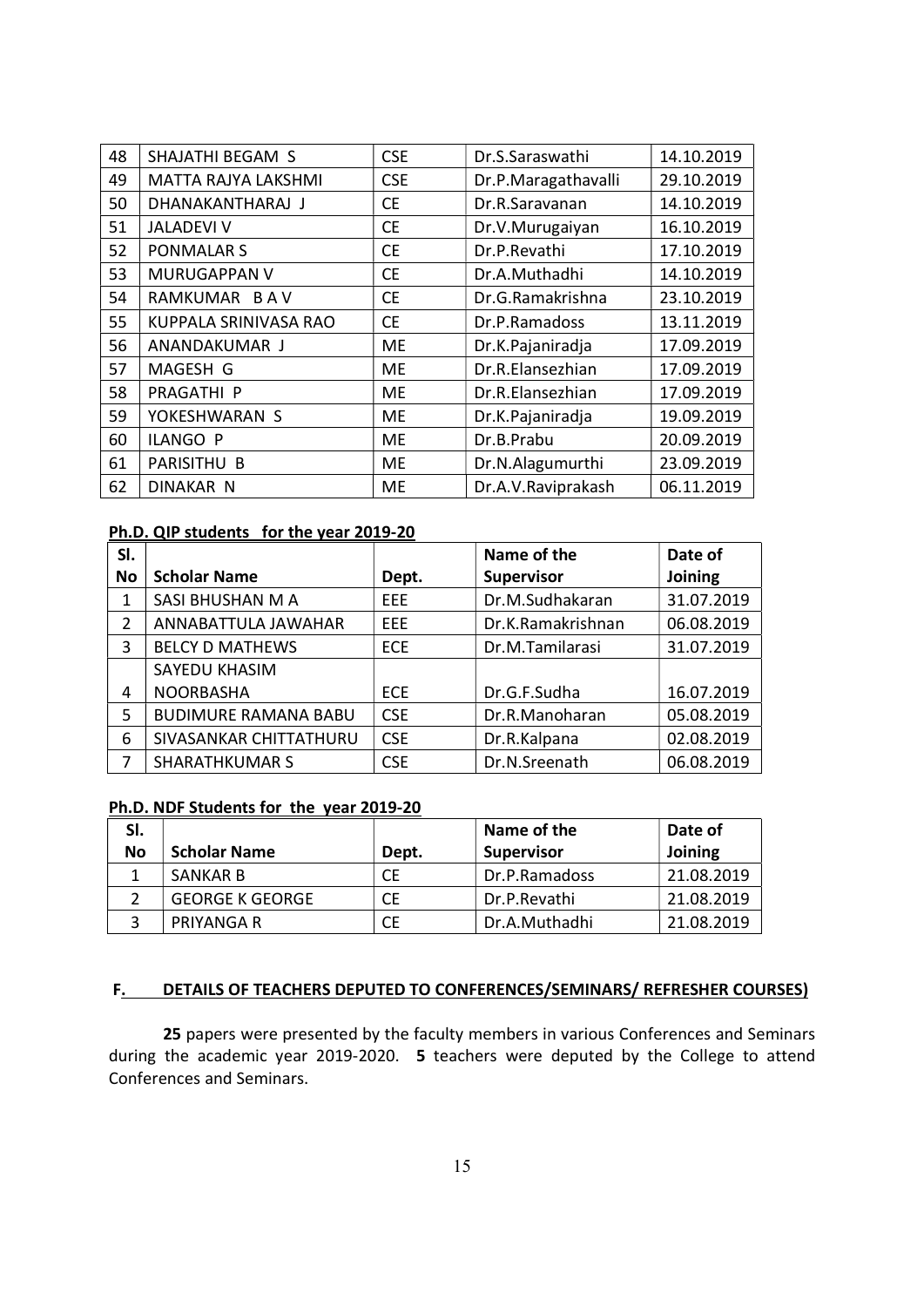62 papers by faculty members of the College were published in various National and International Journals.

25 faculty members attended Summer/Winter Schools and Symposia.

### V. FINANCE

#### A. GRANT-IN-AID

 Rs.42,98,59,861/- (Rupees 42 Crores 98 Lakhs 59 Thousand 861 only) has been sanctioned to the College as Grant-in-aid under Plan for the financial year April 2019 to March 2020.

#### B. REVENUE GENERATED

#### i. TUITION FEE

 A sum of Rs.1,07,42,739/- (from other state UG students and all PG students) has been collected as tuition fees and Rs.3,56,16,490/- as other fees from UG students from April 2019 to March 2020.

 A sum of Rs.3,82,50,000/- has been collected as tuition fees under self-supporting scheme for B.Tech during 2019-20.

# ii. R&D CONSULTANCY ( $1<sup>st</sup>$  April 2019 to 31 $<sup>st</sup>$  March 2020)</sup>

The Department of Civil Engineering has generated Rs.53,39,579/- as revenue towards Research and Development Consultancy.

 The Department of Electrical and Electronics Engineering has generated Rs.79,862/- as revenue towards RDC.

 The Department of Computer Science Engineering has generated Rs.3,70,000/- as revenue towards RDC.

# iii. SPONSORED PROJECTS (AICTE/DST/OTHERS)

An amount of Rs.30,000/- (Rupees Thirty Thousand Only) has been received towards R&D Project titled "Production of Light Weight Wall Panels for Precast Construction using Artificial Geopolumer Aggregate from the Institution of Engineers (India) by Dr.P.Revathi, Asst. Professor, Civil Engineering.

An amount of Rs.6,00,000/- (Rupees Six Lakhs Only) has been sanctioned to Dr.G.Vijayakumar, Professor, Department of Civil Engineering by Ministry of Earth Sciences, Integrated Coastal and Marine Area Management (ICMAM).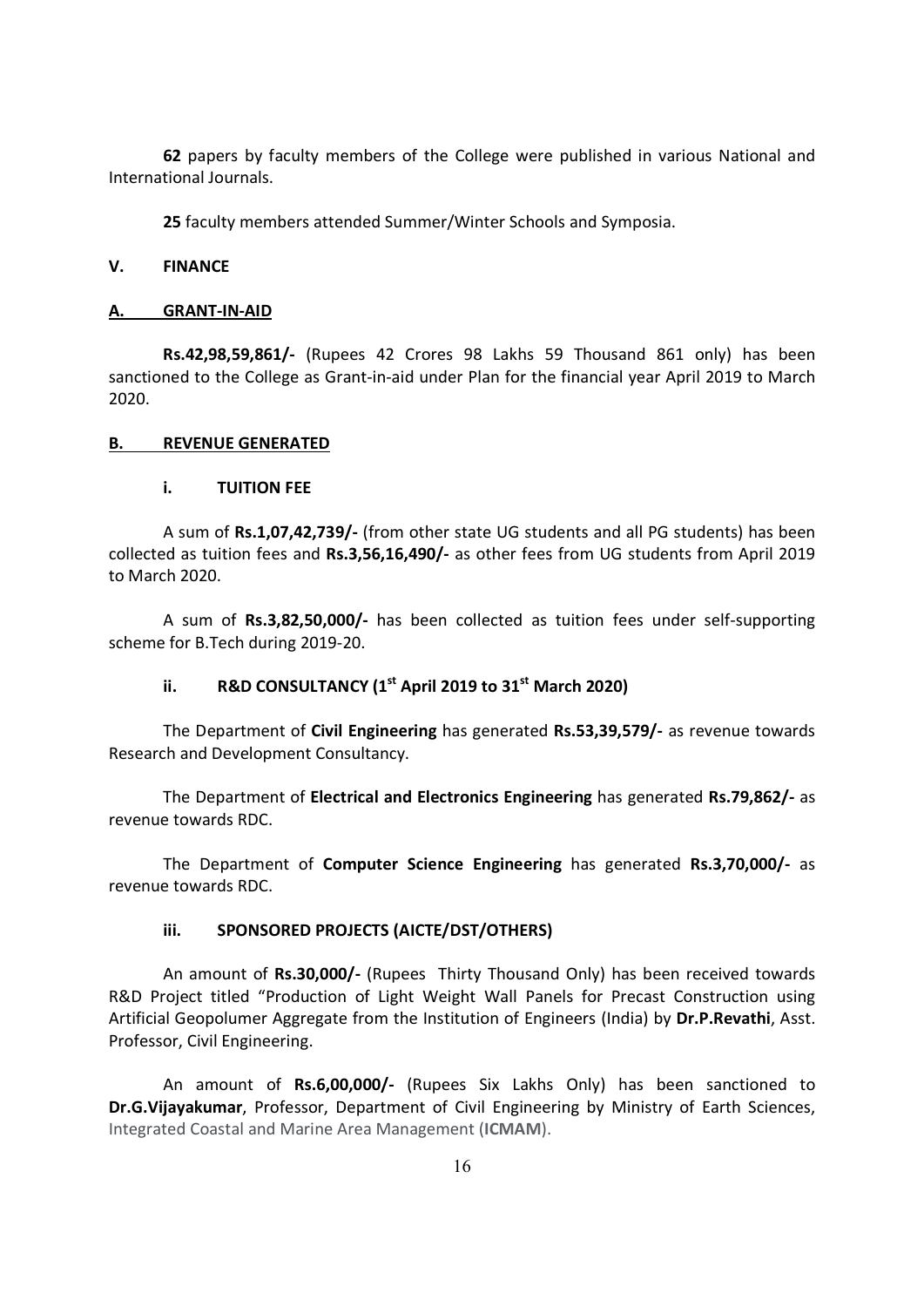An amount of Rs.2,52,000/- (Rupees Two Lakhs Fifty Two Thousand only) has been received for the project titled "Women Empowerment and futuristic sustainable development of the society in Rural villages" from AICTE by Dr.R.Kalpana, Professor, Department of CSE.

A Grant-in-aid of Rs.28,05,989/- (Rupees Twenty Eight Lakhs Five Thousand Nine Hundred and Eighty Nine Only) has been received towards the Scheme of QIP (Plan) by Dr.S.Saraswathi, Professor, IT and Dean (Research) from AICTE.

An amount of Rs.5,00,000/- (Rupees Five Lakhs Only) has been received towards RPS Project titled "IoT Based Intelligent Garbage Monitoring Segregation and Recycling System using Convolutional Neural Networks for Smart City" from AICTE by Dr.V.Vijayalakshmi, Associate Professor, ECE.

An amount of Rs.13,25,982/- (Rupees Thirteen Lakhs Twenty Five Thousand Nine Hundred and Eighty Two Only) has been sanctioned to Dr.S.Tamilselvan, Associate Professor, ECE from AICTE towards RPS NDF Project on "Implementation of Deep Learning Based Secured Gateway for the Internet of Medical Things using FPGA".

An amount of Rs.19,40,000/- (Rupees Nineteen Lakhs and Forty Thousand Only) has been sanctioned to Dr.R.Sandanalakshmi, Assistant Professor, ECE from AICTE towards RPS NDF Project on Investigation on the role of Artificial intelligence for Radio resource management in 5G wireless networks".

An amount of Rs.3,68,000/- (Rupees Three Lakhs Sixty Eight Thousand only) has been received towards Inspire Fellowship under INSPIRE PROGRAMME from DST by Dr.M.Arounasalame, Associate Professor, Department of EEE (Ms.T.Porselvi, Ph.D scholar)

An amount of Rs.80,000/- (Rupees Eighty Thousand Only) has been received from Institution of Engineers (India) towards "Assessment of Recyclable Thermoplastic Insulation subjected to DC stress and Superimposed Harmonics" by Dr.K.Elanseralathan, Professor, EEE.

An amount of Rs.1,20,000/- (Rupees One Lakh Twenty Thousand Only) has been sanctioned to Dr.P.Thirusakthimurugan, Professor and Head, EIE from AICTE towards MODROB Project "Modernization of Transducers and Instrumentation System Lab.

#### C. EQUIPMENT PURCHASED

The College has purchased equipment worth **Rs.44.81 lakhs** from grants received from the Government of Puducherry.

 The College has purchased equipment worth Rs.72.68 lakhs from grants received through various projects by different agencies viz., UGC, FIST, AICTE, etc.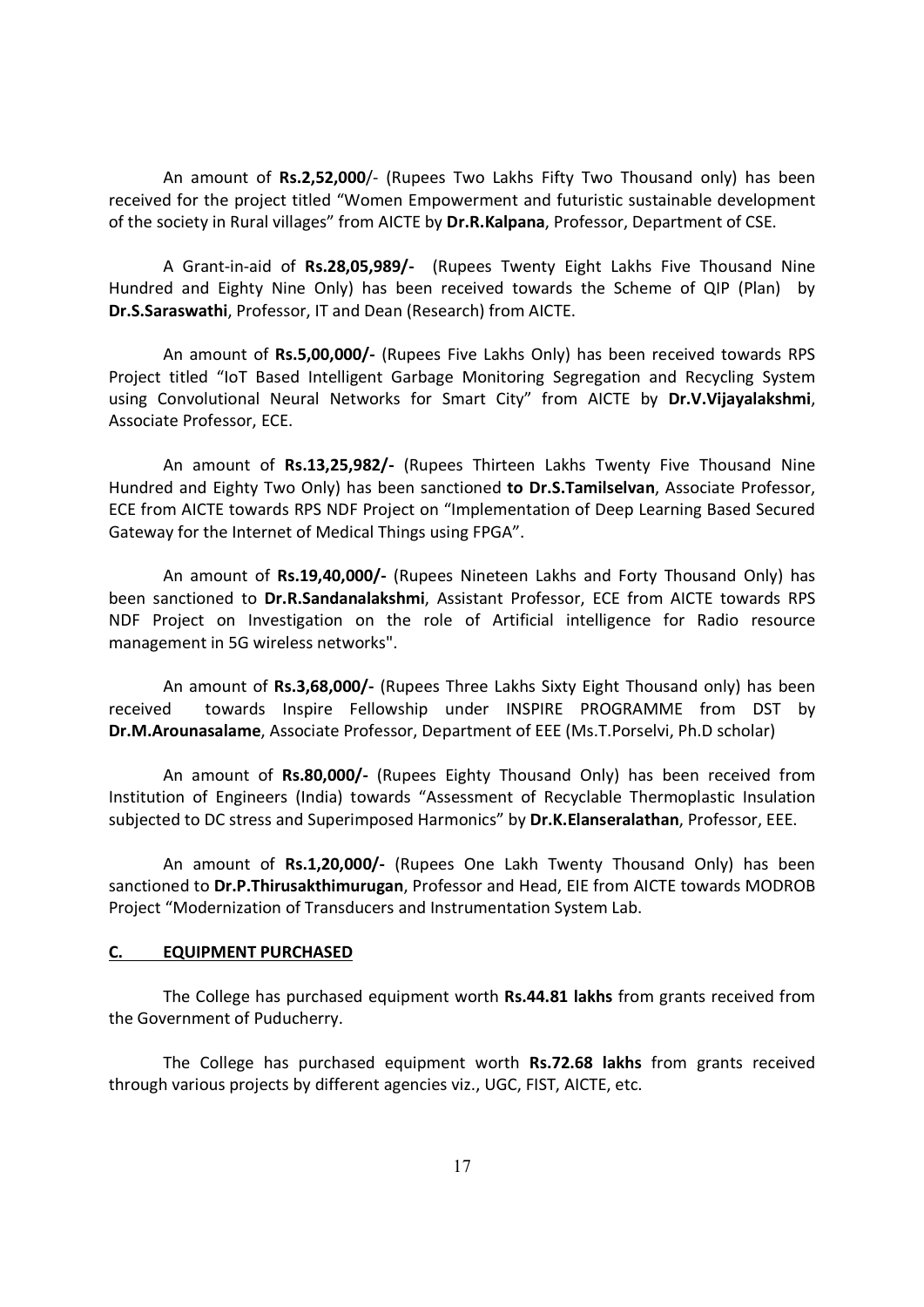# D. LOANS AND ADVANCES

NIL

# VI. BUILDING DIVISION ACTIVITIES

| SI.                 | Name of the work                                                                                                                                                                                                                | <b>Estimated</b>             | <b>Remarks</b>                                                                                                                                                                                                                                                                                                                                                                                                                            |
|---------------------|---------------------------------------------------------------------------------------------------------------------------------------------------------------------------------------------------------------------------------|------------------------------|-------------------------------------------------------------------------------------------------------------------------------------------------------------------------------------------------------------------------------------------------------------------------------------------------------------------------------------------------------------------------------------------------------------------------------------------|
| No.<br>$\mathbf{1}$ | Up gradation of T & P cell by<br>construction of First floor over the<br>Training and Placement cell office (Rear<br>Block) for the Proposed Technological<br>University inside the PEC campus,<br>Puducherry (Under RUSA Fund) | Amount (Rs.)<br>Rs. 73 Lakhs | Civil Work entrusted to the<br>contractor M/s. Vasudevan & Co,<br>Puducherry for an amount of<br>Rs.56,94,811/-. The Civil works<br>completed on 10.05.2018.<br>Expenditure so far incurred is<br>Rs.60 Lakhs. Final bill is yet to be<br>settled. Building was occupied and<br>office is functioning.                                                                                                                                    |
| $\overline{2}$      | Up gradation of Electronics &<br>Instrumentation Engineering by<br>construction of Second Floor for the<br>Proposed University of Technology<br>inside the PEC campus, Puducherry<br>(Under RUSA Fund)                          | Rs. 192 Lakhs                | Civil Work entrusted to M/s Best<br>constructions, Puducherry for an<br>amount of Rs.1,44,55,699/- on<br>27.03.2017. The Civil Works were<br>completed on 31.01.2019.<br>Expenditure so far incurred is<br>Rs.156 Lakhs. Final bill is yet to be<br>settled. Building was occupied by<br>the concerned department and<br>classes are functioning.                                                                                         |
| $\overline{3}$      | Construction of a Building for<br>Administrative Block for the proposed<br>Puducherry University of Technology<br>inside the PEC campus (under RUSA<br>Fund)                                                                    | Rs.911 Lakhs                 | a) Civil Work entrusted to the<br>contractor M/s. Economic<br>constructions, Puducherry for an<br>amount of Rs.7,04,95,478/- on<br>27.03.2017. Flooring work is in<br>progress. Expenditure so far<br>incurred is Rs. 375 Lakhs (up to<br>CC V & Part bill).<br>b) Supply & Installation of Elevator<br>(Lift) work entrusted to M/s.<br>Johnson Lifts(P) Ltd., Puducherry<br>for an amount of Rs.13,50,000/-.<br>Work yet to be started. |
| 4                   | Up-gradation of ECE & CSE Departments                                                                                                                                                                                           | Rs. 465 Lakhs                | Civil Works entrusted to the                                                                                                                                                                                                                                                                                                                                                                                                              |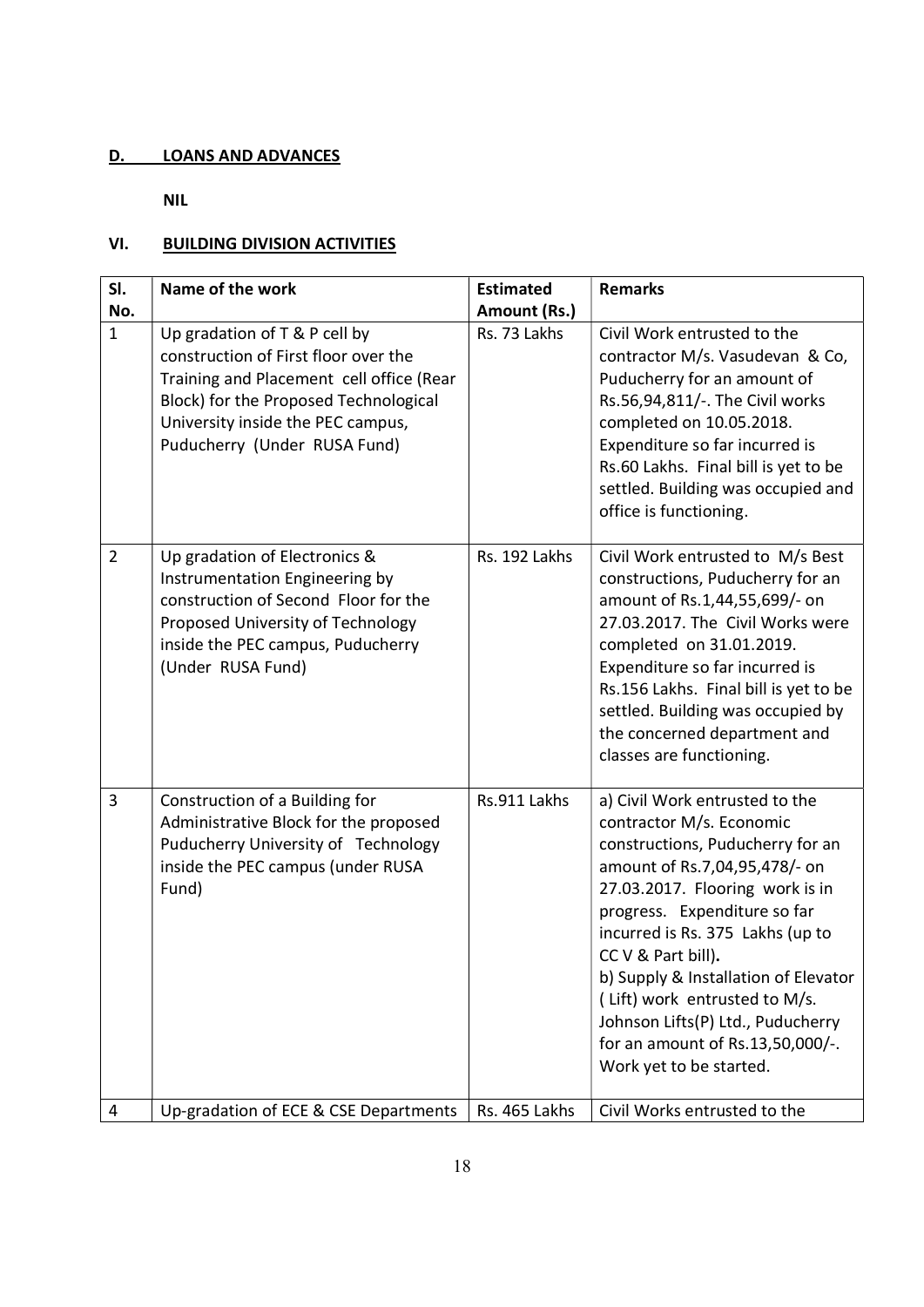|                | by Construction of Second Floor for the<br>proposed Puducherry University of<br>Technology inside PEC campus,<br>Puducherry (under RUSA Fund)                                                                                                                                                         |               | contractor M/s. SIRI constructions<br>infrastructure private limited,<br>Hyderabad for an amount of<br>Rs.3, 61, 72, 578/- on 27.03.2017.<br>Civil Works were completed on<br>31.07.2019.<br>Expenditure so<br>far incurred is Rs.333 Lakhs. Final<br>bill is yet to be settled. Building<br>was occupied by the concerned<br>departments and classes are<br>functioning. |
|----------------|-------------------------------------------------------------------------------------------------------------------------------------------------------------------------------------------------------------------------------------------------------------------------------------------------------|---------------|---------------------------------------------------------------------------------------------------------------------------------------------------------------------------------------------------------------------------------------------------------------------------------------------------------------------------------------------------------------------------|
| 5              | Construction of shed for Casting yard<br>Cum Structural Engg. Lab (Extension) at<br>Civil Engg. Department in the PEC<br>campus Under RUSA Fund.                                                                                                                                                      | Rs. 39 Lakhs  | Work entrusted to the contractor<br>M/s. Vasudevan & Co,<br>Puducherry for an amount of<br>Rs.25.35 lakhs/- on 08.03.2019.<br>All Civil Works were completed<br>except external ramp work,<br>Electrical works are to be<br>completed. Expenditure so far<br>incurred is Rs.19.93 Lakhs up to<br>CC III & Part bill.                                                      |
| 6              | Providing and laying Main & Distribution<br>line, construction of water storage<br>Sump, Pump house and erecting bore<br>well, special repair works to the over<br>Head Tank to the water supply system<br>of PEC campus for the proposed<br>Puducherry University of Technology<br>(Under RUSA Fund) | Rs. 319 Lakhs | Work entrusted to the contractor<br>M/s. G.D. Builders, Puducherry<br>for an amount of Rs.225 Lakhs.<br>Laying of pipeline work<br>completed, Pump house work is in<br>progress. Expenditure so far<br>incurred is Rs.171 Lakhs.                                                                                                                                          |
| $\overline{7}$ | Construction of building for Canteen<br>inside the PEC campus.                                                                                                                                                                                                                                        | Rs.90 lakhs   | Estimate sanctioned for Rs.90<br>Lakhs. Awaiting approval for<br>expenditure sanction. E-tender<br>will be called after obtaining<br>expenditure sanction.                                                                                                                                                                                                                |

# VII ELECTRICAL WING

| SI. | Name of the work                      | <b>Estimated Amount</b> | <b>Remarks</b> |
|-----|---------------------------------------|-------------------------|----------------|
| No. |                                       | (Rs.)                   |                |
|     | Electrification work to the newly     | Rs.54.67 Lakhs          | Work on-going. |
|     | Construction for Administrative Block |                         |                |
|     | for the proposed Puducherry           |                         |                |
|     | University of Technology inside the   |                         |                |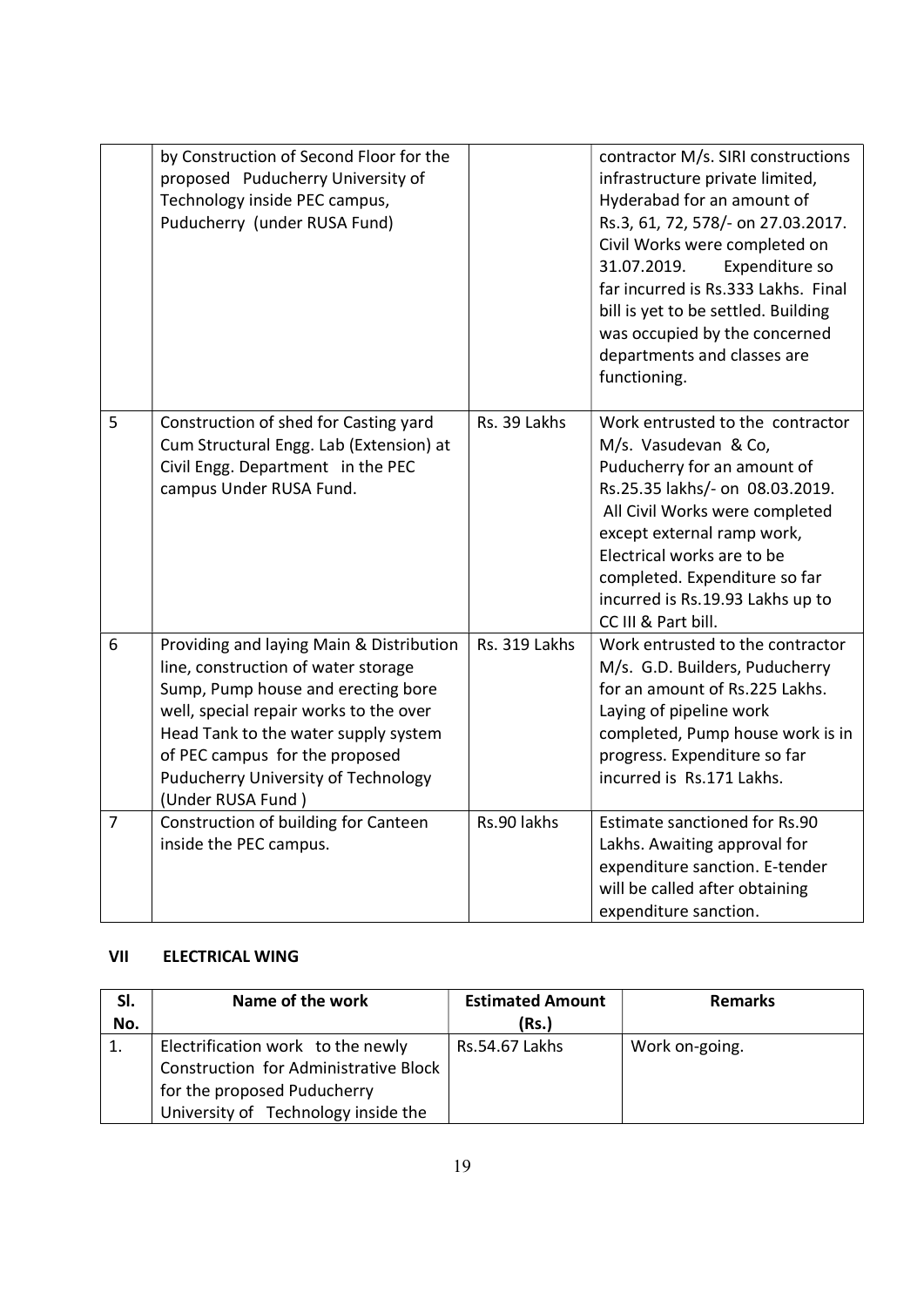|                | PEC campus (under RUSA Fund)                                                                                                                                                                                                                                                            |                 |                                                                                                                                |
|----------------|-----------------------------------------------------------------------------------------------------------------------------------------------------------------------------------------------------------------------------------------------------------------------------------------|-----------------|--------------------------------------------------------------------------------------------------------------------------------|
| $\overline{2}$ | Electrification work to the newly<br>Construction of II floor over ECE &<br>CSE Departments, for the proposed<br>Puducherry University of Technology<br>inside PEC campus, Puducherry<br>(under RUSA Fund)                                                                              | Rs. 26.60 Lakhs | Work completed                                                                                                                 |
| 3              | Construction of shed for Casting yard<br>Cum Structural Engg. Lab (Extension)<br>at Civil Engg. Department in the PEC<br>campus Under RUSA Fund.                                                                                                                                        | Rs. 1.47 Lakhs  | Work on-going                                                                                                                  |
| $\overline{4}$ | Shifting of point of supply from 22<br>KV Alankuppam feeder to 22 KV<br>Pillaichavdy Feeder and replacing of<br>damaged and re-routing of U.G<br>cables in the power supply system of<br>PEC campus for the proposed<br><b>Puducherry Technological University</b><br>(Under RUSA Fund) | Rs.147.2 Lakhs  | Expenditure sanction has<br>been obtained vide No.<br>30/RUSA/ PSHEC/C-1/<br>Grants/2016/687.<br>Dt.17/07/18.<br>Work pending. |
| 5              | Annual Expenditure to the electrical<br>maintenance works of PEC.                                                                                                                                                                                                                       | Rs.9,11,954/-   |                                                                                                                                |

# VIII LIBRARY

 The total number of books in the Library is 56487. The Library subscribes to Indest e-journals 120 and Springer nature e-journals 742. It also operates a Book Bank with over 2972 text books. The number of e-books added to Library this year is 21 and the total number of e-books is 1864. The number of titles available is 31,259. The total value of books available in the Library is Rs.2,50,00,000/-. PEC Library is a member in INDEST, MALIBNET and DELNET.

## INDIAN NATIONAL DIGITAL LIBRARY IN SCIENCE AND TECHNOLOGY (INDEST)

The INDEST – AICTE Consortium provides free access to unlimited e-books and 120 ejournals. Access is also provided to 96 IEEE Transactions, 18 ASCE Journals, 6 ASME journals, Science Direct and Springer ling e-journals.

## IX. DISPENSARY

Eye and Dental camps were conducted to all staff and students in association with Apollo Eye and Dental White Care and Rotary Club.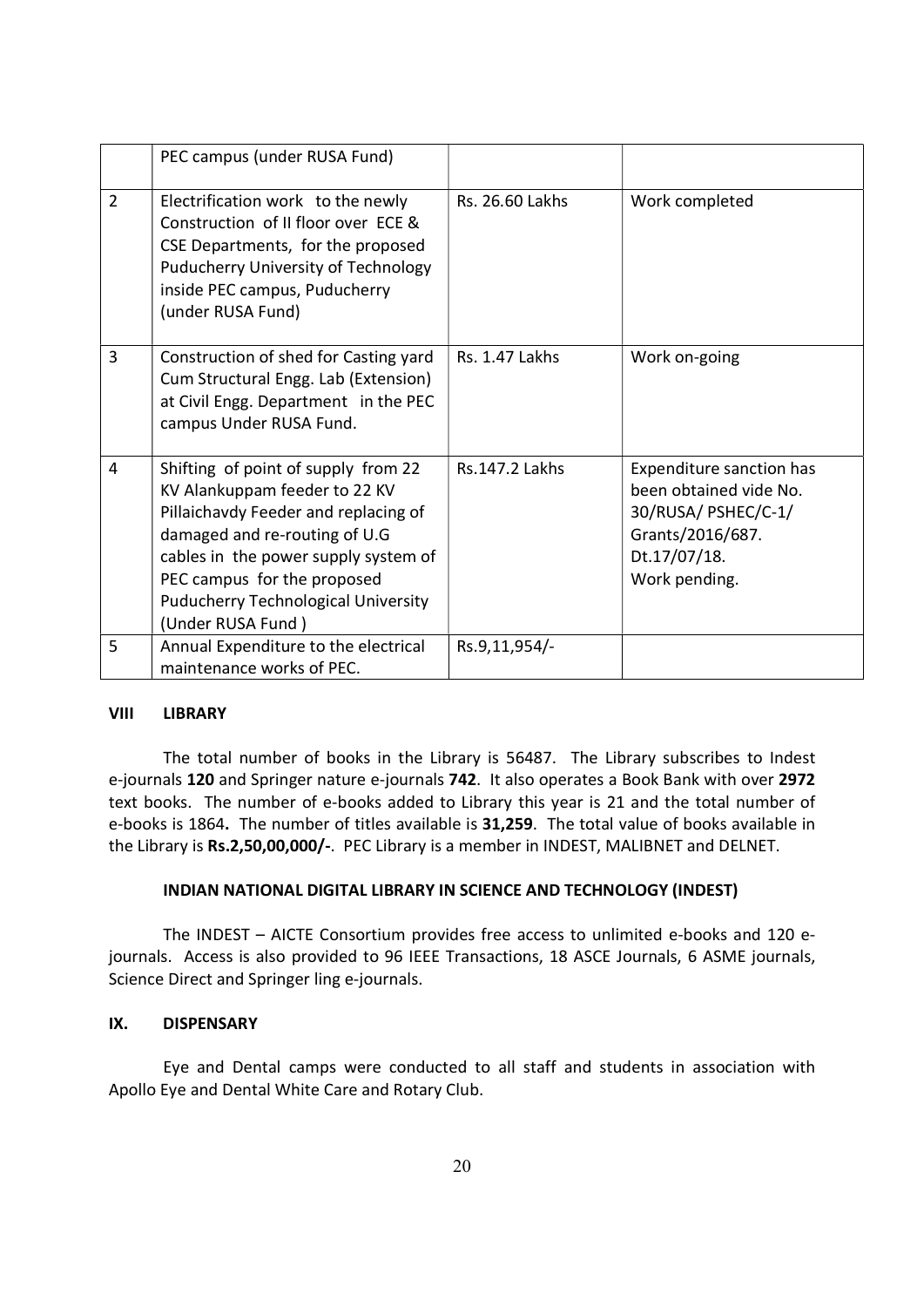Blood donation camp was conducted by JIPMER in association with Rotary Club. 129 students participated in the blood donation.

## X. ENDOWMENT LECTURE / PANEL DISCUSSION

 $21<sup>st</sup>$  VSNL Panel Discussion: The Department of ECE organized 21 $<sup>st</sup>$  VSNL Panel</sup> Discussion on 21<sup>st</sup> February 2020 on "Emerging Applications Leveraging VLSI". Mr.Lakshminarasimhan Varadadesikan, Director Engineering, Qualcomm anchored the event. Dr.P.Nirmal Kumar, Professor, Department of ECE, Anna University, Chennai, Mr.Vishal Bhatt, Application Engineer, TETCOS, Bangalore and Mrs.Thenmozhy Kaliyamurthy, R&D Engineer, Synopsys India Pvt. Ltd., Bangalore shared their knowledge as the panellists.

The Above and Beyond Awards presentation ceremony was held on  $21<sup>st</sup>$  February 2020.

The  $16<sup>th</sup>$  India Bank Endowment Lecture : The Department of Civil Engineering organized 16<sup>th</sup> Indian Bank Endowment Lecture on "Water Conservation and Harvesting" on 5<sup>th</sup> September 2019. Professor Dr.S.Mohan, Former Head, Department of Civil Engineering, IIT Madras delivered the technical lecture. Mr.S.Gulothungan, AGM, Puducherry Main Branch, Indian Bank offered felicitation.

## XI. EXTENSION ACTIVITIES

#### A. CONFERENCE/WORKSHOPS / SUMMER-WINTER SCHOOLS / SYMPOSIA ORGANISED

 Several Departments of the Institute organized Conference, Symposia, Workshops and Summer/Winter Schools during 2020. The details are given below:

#### CIVIL ENGINEERING

52<sup>nd</sup> Engineers' Day was celebrated by the Puducherry State Centre, The Institution of Engineers (India) on 15<sup>th</sup> September 2019. Er.M.Arulmurugan, Non-official Independent Director, Engineers India Ltd., New Delhi delivered a lecture on "Engineering for Change".

 The Department of Civil Engineering organized the Inauguration of ICI Students' chapter and Workshop on Concrete Mix Proportioning on 21<sup>st</sup> January 2020.

#### MECHANICAL ENGINEERING

The Mechanical Department Students' Council inauguration was held on 25<sup>th</sup> July 2019. Dr.N.Raviprakash, Alumni of PEC and Senior Scientist, Plasma Research, Gujarat inaugurated the Students' Council activities and delivered a special lecture.

The Department of Mechanical Engineering and the Department of Chemical Engineering organized AICTE sponsored National Conference on Energy and Chemicals from Biomass (NCECB) on  $10^{th}$  October 2019 and  $11^{th}$  October 2019. Dr.R.Sethumadhavan,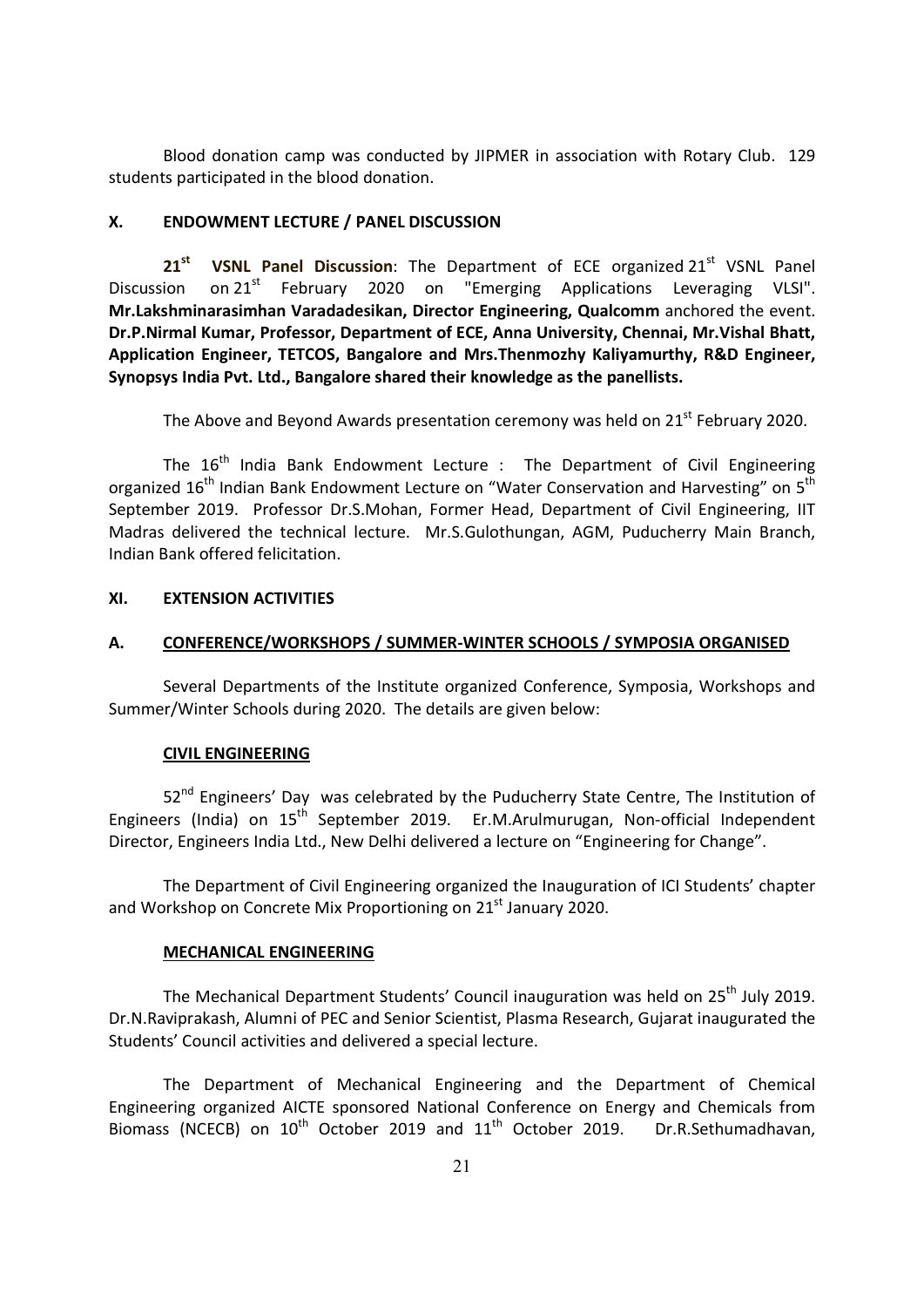Professor (Retd.) Institute for Energy Studies, Anna University and Sr. Director – Energy GSH (I) Pvt. Ltd., Chennai inaugurated the conference. Dr.M.Rajasimman, Professor, Department of Chemical Engineering, Annamalai University had delivered the valedicatory address.

The Department of Mechanical Engineering organized TEQIP III sponsored STTP on "Computer Aided Engineering (CAE) : Tools and Techniques" on  $18<sup>th</sup>$  November 2019. Mr.R.Ganeshram, Senior Technical Lead, Ford Motor India Pvt. Ltd., Chennai inaugurated the STTP programme.

The Department of Mechanical Engineering organized AICTE QIP sponsored Short Term Course on "Industry 4.0 and Smart Manufacturing – IFSM" from  $17<sup>th</sup>$  February 2020 to  $22<sup>nd</sup>$ February 2020. Er.Amit Nain, DGM, MSME Technology Centre, Puducherry was the Chief Guest of the inaugural function and Er.S.Balasubramaniyan, Manager, Poclain Hydraulics, Puducherry was the Chief Guest of the Valedictory function.

# **ECE**

The ECE Students' Council inauguration was held on 25<sup>th</sup> July 2019. Mr.A.Gouroubalane, Principal Engineering Managed, Microsoft, USA inaugurated the Students' council activities and delivered the inaugural address and Mr.Muthukumaravelu Velayoudame, Senior Hardware Engineering Manager, Apple Inc., USA delivered felicitation address.

The Department of ECE organized AICTE sponsored STTP on "Emerging trends and applications of multi-resolution analysis techniques in Wireless Communication" from  $16^{th}$ September 2019 to 21<sup>st</sup> September 2019. Dr.G.F.Sudha, Professor and Head, and Dr.A.V.Ananthalakshmi, Asst. Professor were the Co-ordinators.

The Department of ECE organized the AICTE QIP sponsored one week Short Term Course (STC) on "Recent Trends in Reconfigurable SoC Design for B5G" from 24th to 29th Feb.2020. The chief guest. Dr. S. Rajaram, Professor and Head, Department of ECE, Thiagarajar College of Engineering, Madurai inaugurated the session and in his keynote address he highlighted the necessity of Reconfigurable SoC Design for beyond 5G (B5G). Dr. A. V. Ananthalakshmi, was the co-ordinator of the STC. Resource persons from reputed academic institutions, Industrial delegates from CG-Coreal, Bangalore and Oppila Microsystems Pvt Ltd, Bangalore and in-house experts from PEC have handled the course sessions.

The Department of ECE organized two days Students' Level Technical Symposium - GENESIS 2019 on 17<sup>th</sup> and 18<sup>th</sup> October 2019. Mr.P.K.Gopalakrishnan, Chief Technology Officer & Co-founder, CoQube Semiconductor, Bangalore was the chief Guest and inaugurated the Technical Symposium. Dr.M.Thirunavoukkarasu, Senior Principal Scientist, CSIR National Environmental Engineering Research Institute, Chennai was the Chief Guest for the valedictory function.

The Department of ECE organized the Above and Beyond Award Ceremony on 21<sup>st</sup> February 2020. In the function, the top two students in the final, third and second year were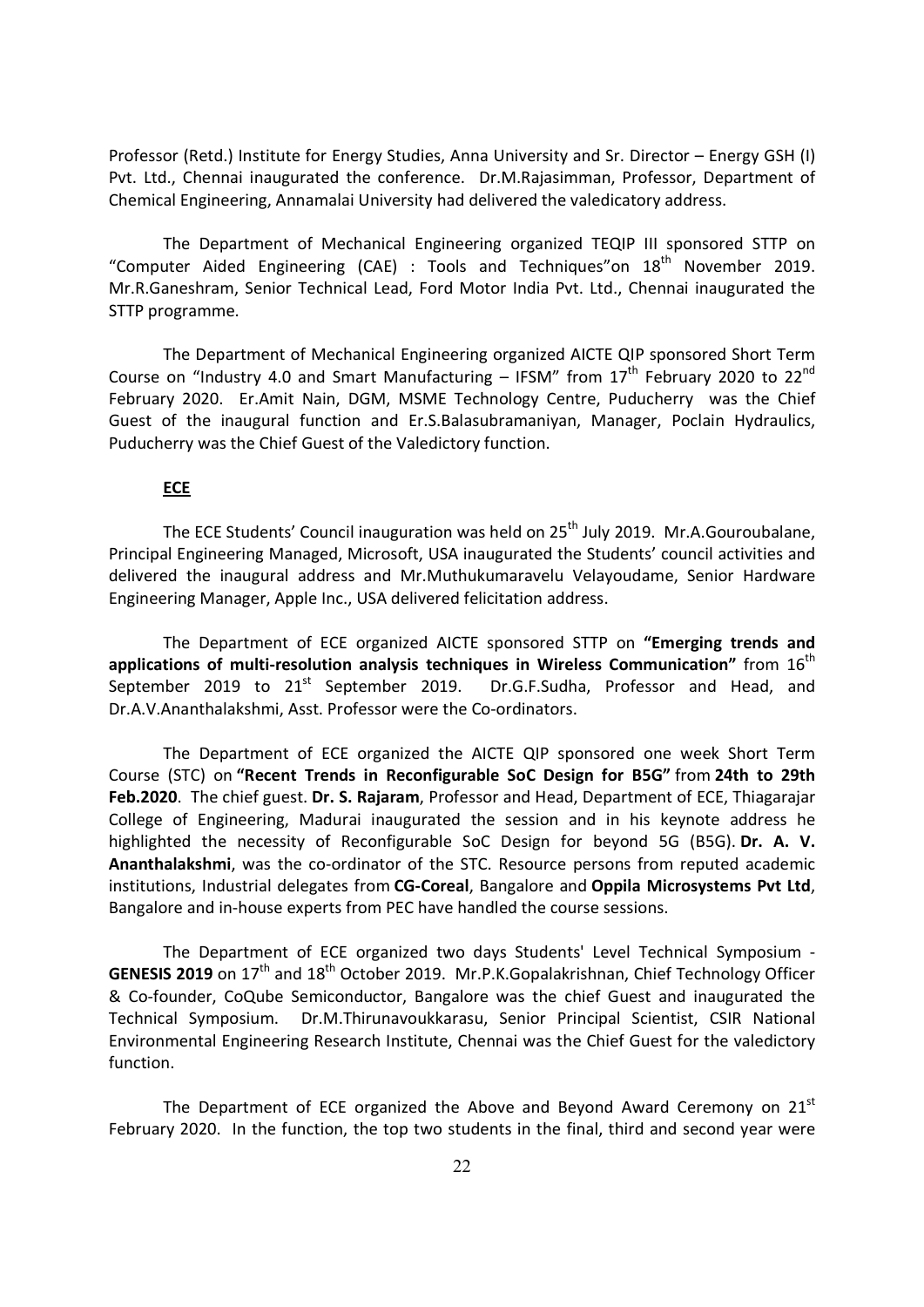awarded. Also, Above and Beyond Explorer Award was given the Project titled "Self Reliant Chairs". A.Vigneshwarane and D.Anushuya were awarded.

#### EEE

AICTE-QIP sponsored one week Short Term Course on Integration of Advanced Technologies to Power Quality Solutions for Green Energy System in Smart Grid was organized by the Department of EEE from  $17<sup>th</sup>$  February 2020 to 22<sup>nd</sup> February 2020. Dr.N.P.Subramaniam, Asst Professor and Dr.P.Ajay.D.Vimal Raj, Asst. Professor are the Coordinators.

### EIE

The EIE Students' Council inauguration was held on 18<sup>th</sup> September 2019. Mr.K.Ganabady Raja, Senior Consultant, Infosys Ltd., Bangalore and Alumnus, First batch of EIE delivered inaugural address and released the department magazine "INSTRUMENTEERS".

The Department of Electronics and Instrumentation Engineering organized TEQIP III sponsored Short Term Training Programme on "RECENT TRENDS IN INDUSTRIAL AUTOMATION AND CONTROL (RTIAC) on 16<sup>th</sup> December 2019. Dr.J.Prakash, Professor, Department of Instrumentation Engineering, Madras Institute of Technology, Anna University inaugurated the STTP.

# **CSE**

The Department of Computer Science and Engineering Students' Council inauguration "The HUB"was held on 5th September 2019. Mr.Sarath Kuruppath, Ruthra Fierce, Motivational Speaker and Leadership Trainer delivered inaugural address.

The Department of Computer Science and Engineering organized TEQIP III sponsored two days workshop on "IoT Applications Using Arduino (IoTUA)" on 18<sup>th</sup> and 19<sup>th</sup> October 2019. Dr.K.Baskar, Senior System Architect, RIDSYS was the Chief Guest and delivered Keynote address.

The Department of Computer Science and Engineering organized AICTE-QIP sponsored one week Short Term Course on "Recent Trends in Cyber Security" on 5th February 2020. Dr.S.Bascarane, Chief Grievance Redressal Officer, Raj Nivas, Government of Puducherry inaugurated the course.

The Department of Computer Science and Engineering organized an All India Intercollegiate Technical Symposium CYBRUS 2020 on 13<sup>th</sup> February 2020. Dr.R.Vijayarajeswaran, Managing Director, Vi Micro System Pvt. Ltd., Chennai was the Chief Guest and delivered inaugural address.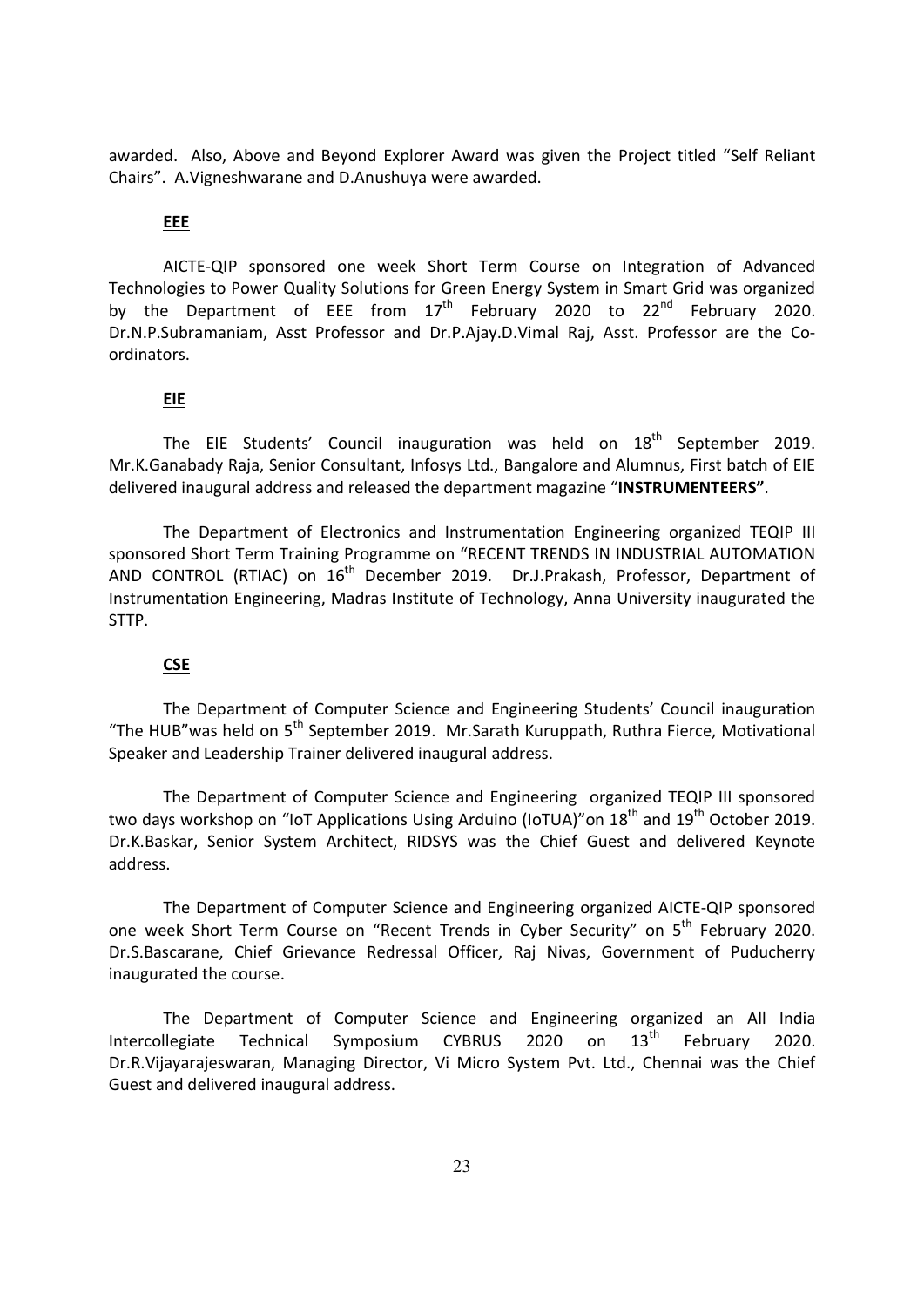The Department of Computer Science and Engineering organized Technical Training for placement during  $1<sup>st</sup>$  July 2019 to  $3<sup>rd</sup>$  July 2019.

The Department of Computer Science and Engineering organized Python for Data Science Training Programme for UG and PG students during  $5<sup>th</sup>$  December 2019 to  $6<sup>th</sup>$ December 2019.

#### INFORMATION TECHNOLOGY

The Department of Information Technology organized a two-day workshop sponsored by TEQIP III on "Big Data Analytics with Hadoop" on 10<sup>th</sup> October 2019. Mr.Soudhakar Elumalai, Data Scientist, SAP, Bengaluru delivered keynote address.

The IT Department Students' Council ITECH WEB" was inaugurated on 15<sup>th</sup> October 2019. Mr.P.Krishna, Alumnus of PEC and Lead Data Consultant, Gramener, Bangalore, inaugurated Students'Council activities and delivered a special lecture on "Demand for Software Engineers". During the function TCS best student award was presented to Ms.T.Sakthi Parkavi, Software Engineer, Altran Technologies, Chennai (2014-2018 batch).

The Department of Information Technology has organized an AICTE Sponsored Two weeks Faculty Development Programme(FDP) on "Integration of IoT & Cloud Computing Services in Smart Cities" from 25.11.19 to 06.12.2019. Dr.V.Goindasamy, Associate Professor and Dr.G.Santhi, Asst. Professor, are the Co-ordinators of the programme

A National Level Technical Symposium (NEURA 2020) was organized by the Department of Information Technology on 12<sup>th</sup> March 2020.

#### CHEMICAL ENGINEERING

The Department of Chemical Engineering inaugurated the Association of Chemical Engineering Students (ACES) on 20<sup>th</sup> September 2019. Mr.R.Kadamban, AGM, Solara Activa Pharma Sciences, Puducherry delivered the inaugural address on "Pharmaceutical Industries: A Global Perspective".

The Department of Chemical Engineering and Mechanical Engineering organized a National Conference on "Energy and Chemicals from Biomass" from  $10<sup>th</sup>$  and  $11<sup>th</sup>$  October 2019.

Dr.S.Sundaramoorthy, Professor, Department of Chemical Engineering organized a programme on "Industrial Applications on Advanced Control Strategies" on 3<sup>rd</sup> August 2019 at IET, Lucknow.

## B. INCUBATOR & ENTREPRENEURSHIP DEVELOPMENT CELL (IEDC)

A MoU was signed with NEN to include Entrepreneurship Education into Main-strearm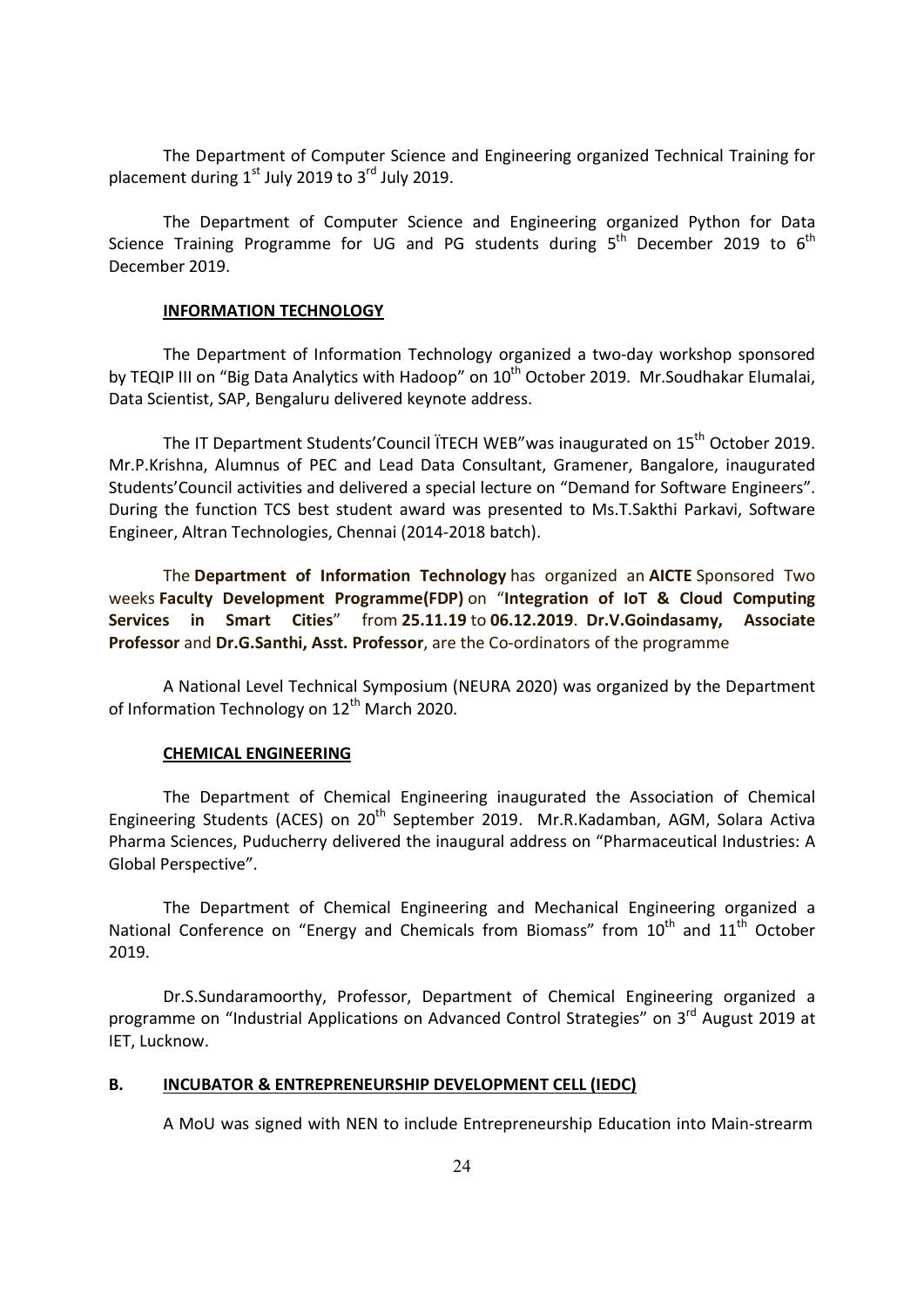curriculum.

Organized Entrepreneurship Educators' Faculty Development Program by Wadhwani Foundation' for (4 + 3) Faculty coordinators, Phase-1 & 2

Formal Introduction of the subject "Basic Course on Entrepreneurship "(HSG03) into main stream curriculum

Batch-1 of HSG03 (For ECE, CSE, IT, Chemical Students) By Dr.N.Sivakumar

Batch-2 of HSG03 (For Civil, Mechanical, EEE, EIE Students) By.Dr.R.Sundaramurthy

Physical Inspection of the proposed site for Atal Incubatoin Centre by Dr.Unnat Pandit, Head-Operations, Atal Innovation Mission , Niti Aayog Government of India.

Formal Entrepreneurship Education to students under PM Yuva Yojana , Course 100 - Batch-1, By Dr.N.Sivakumar

Formal Entrepreneurship Education to students under PM Yuva Yojana , Course 100 - Batch-2, By Dr.B.Hemakumar

2 Days Atal Incubation Compliance Meet and Incubation managers Training Program organized by Atal Innovation Mission, Niti Aayog , Governemnt of India, By Dr.R.Sundaramurthy

Entrepreneurship Educators' Faculty Development Program by Wadhwani Foundation' - Phase-3

Formation of Section - 8 Not for Profit organization in the name of "AIC-Pondicherry Engineering College Foundation" for facilitating Atal Incubation Centre.

Complete Compliance Documents Submitted for Atal Incubation Centre to Niti Aayog , Government of India.

Purchase of Equipments to facilitate Entretrpreneurship Education in campus under PM-Yuva Yojana Scheme

AICTE Samriddhi Scheme for SC/ST Students for setting start-ups. The Atal Incubation Centre, PEC Foundation organized a startup interactive session "Startup Ignite" on 28<sup>th</sup> January 2020. Mr.Sidharth Sachdeva, Investment Specialist, Invest India, New Delhi delivered an interactive session on "Registration procedure of startups and options for availing seed fund". Mr.M.Kalaiichelvan, Chairman, CII, Puducherry delivered keynote address.

 The Atal Incubation Centre PEC Foundation (AIC-PECF) organized a technical product / project demo day "ProtoFest 2020" on 27th February 2020 at AIC-PECF PEC campus. The objective of the event was to identify potential innovative products / projects in the Prototype / PoC / MVP stage and to convert them into a commercial grade product by providing the necessary technology support through AIC-PECF's Incubation program. The event was inaugurated by the chief guest Dr.S Ramkumar (Director Entrepreneurship Development Cell Govt. of Puducherry) with the gracious presence of Prof.Dr.S Kothandaraman, the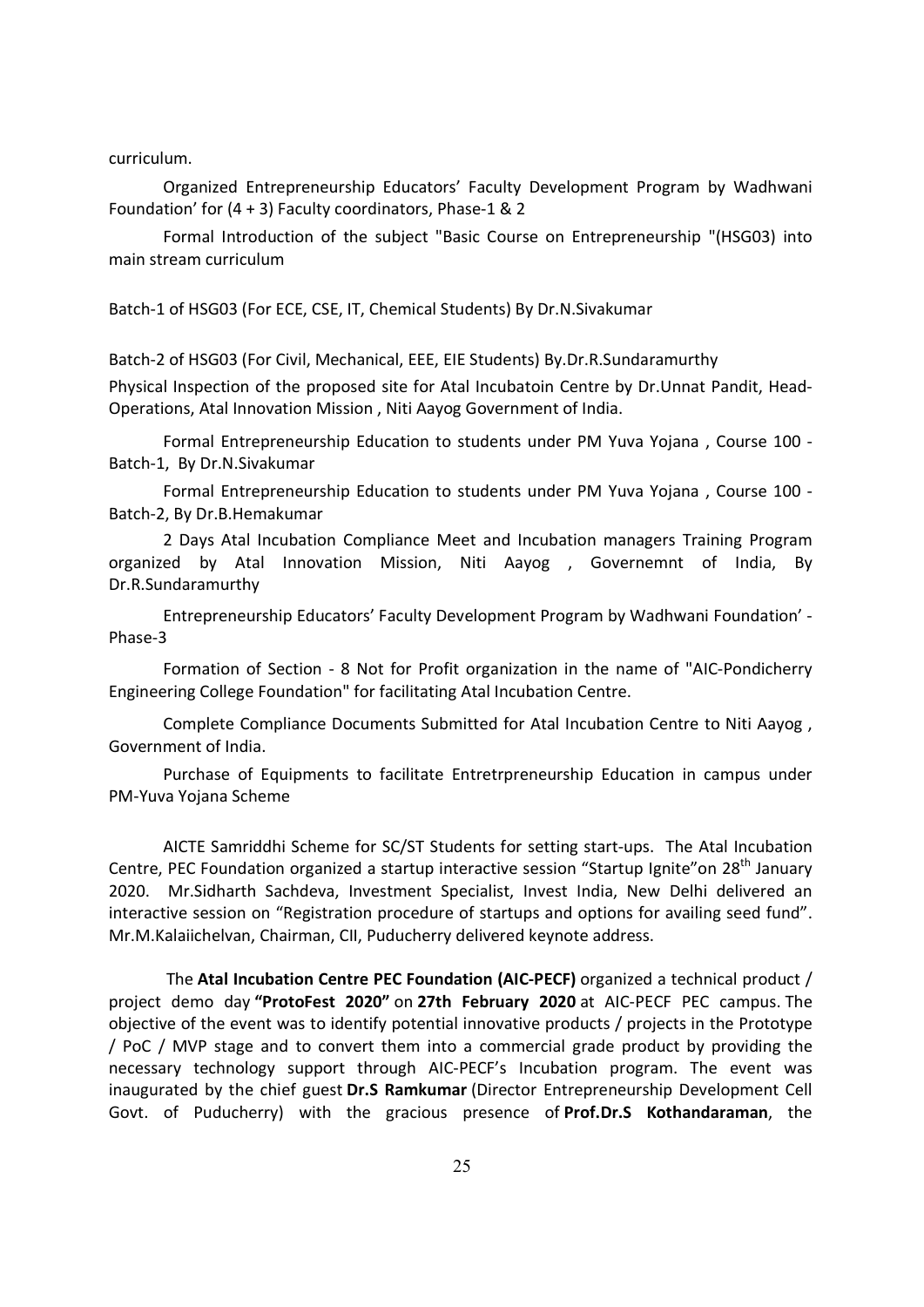Principal, Prof.Dr.K Vivekanandan, the Registrar, Dr.R Sundaramurthy, Executive Director – AIC-PECF and Dr.B Hemakumar, the Event Co-ordinator. A total of 135+ innovators from various Engineering and Technical Institutes and early stage entrepreneurs across Puducherry were given a platform to showcase their innovative product prototypes in front of senior industrial and academia experts. Top 5 innovative prototypes were awarded with exciting cash prizes and necessary technological support will be provided by the AIC-PECF Incubation program.

#### C. LITERARY CLUB ,DESIGN CLUB, CCGC

In connection with "Vigilance Awareness Week, "National Education Day", "Communal Harmony Campaign Week" and "Constitution Day" celebrations the following activities were organized by the Literary Club and the Design Club of Pondicherry Engineering College.

Elocution, Essay Writing, Group Discussion, Debate, Slogan Writing, Poetry Writing, Extempore, Skit, Critical Thinking Challenge.

Vocabulary challenges are given on a daily basis to first year, second year and third year students separately and winners are announced at the end of every month.

A quiz group (whatsapp) solely for the quizzers of PEC organizes weekly quiz contests with alumni as quizmasters.

CCGC coordinated the three week long induction programme for first year students in the first phase and a week long programme in the second phase. Nineteen of our alumni, working in various sectors and belonging to all the departments honoured as guest speakers. Informative and motivational lectures were given by experts from various fields.

Motivational talks by alumni were organized in departments.

Questionnaires were given to students to assess the difficulties that they face both academically and personally and appropriate counselling was given.

#### D. HEALTH HYGINE AND ENVIRONMENT CLUB (H2EC) - FORMERLY YOGA CLUB

The club activities for the academic year 2019-2020 are as follows :

#### E. PHOTOGRAPHY CLUB

 The Photography Club organized various challenges on weekly and monthly on various themes.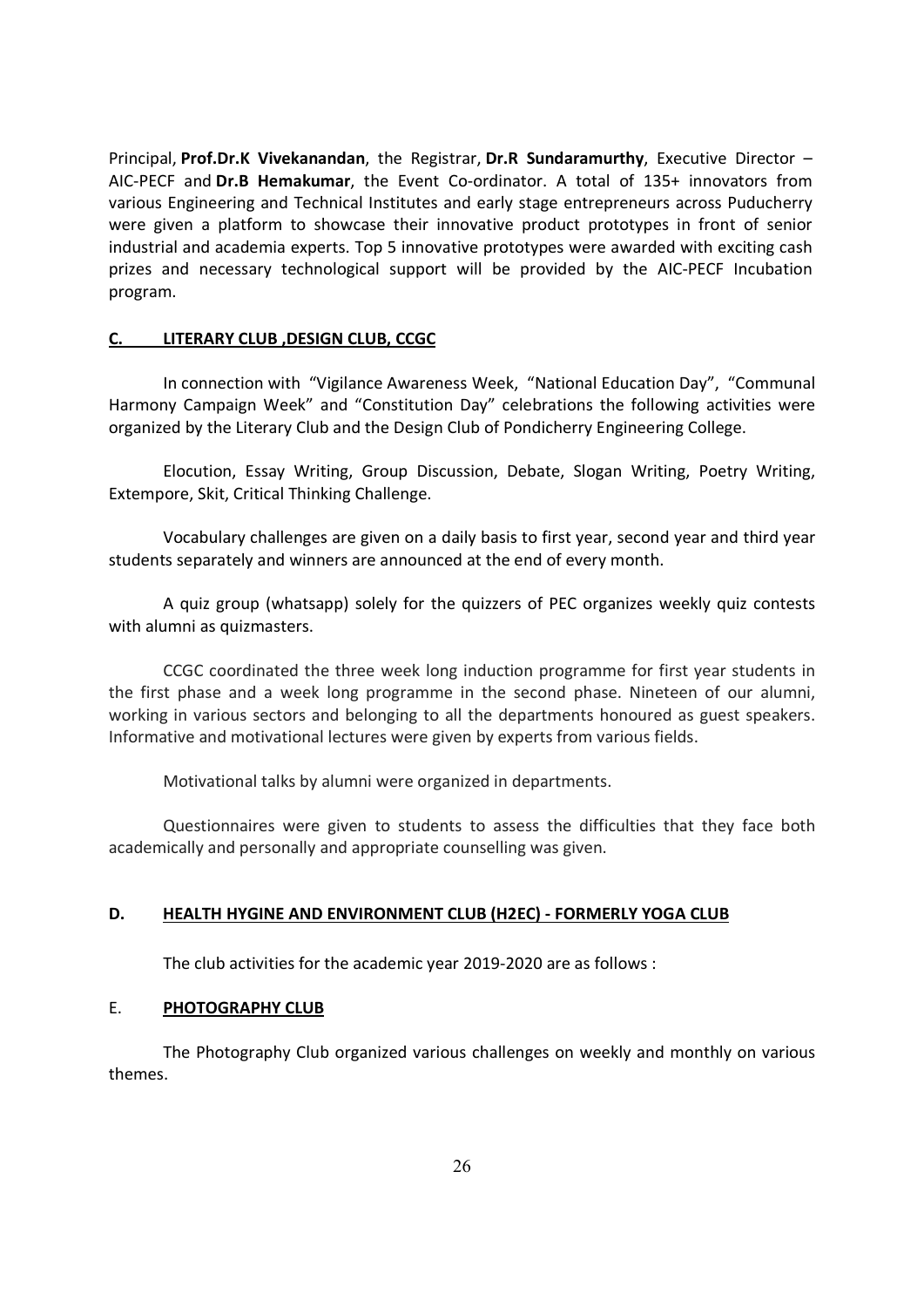On 09.01.2020 a competition was conducted for all the PEC students on ON-THE-SPOT theme "OUR CAMPUS". Top five winners were selected to represent PEC State Level Cultural Festival.

 On 19.01.2020, Photography Club organized Photo Walk – A Group Walk to take photographs in Puducherry beach and White Town.

 On 28.02.20, a Photo Display was arranged displaying selected photos during Inter-Collegiate Festival PECOFES 20.

An expert talk by the eminent professional photographer Mr.Senthilkumar Kandhakrishnan, who had travelled over forty countries and won over 140 International Awards including 36 Gold Medals, had been organised by the Photography Club of PEC on 03.03.2020. In the inspiring and highly interactive session, attended by 45 participants, the guest speaker shared his experiences and thrown light on the nuances of photography using his various award-winning photographs.

# F. IPR CELL:

The first patent of PEC was filed on 19<sup>th</sup> December 2019.

Dr.R.Elansezhian, Professor, Department of ME - Patent Applied: One National Patent on New Aluminum Composite as Spent Catalyst as reinforcement material.

## G. IQAC CELL

Academic Audit is being conducted for the academic year 2016-17 and 2017-18. External Academic Auditors are appointed for the conduct of Academic Audit.

## H. TAMIL MANDRAM

In PEC, the Tamil Mandram was inaugurated on  $30<sup>th</sup>$  January 2020. Er. Mu. Ramanathan, Tamil Writer and Charted Engineer at Hong Kong and Er.M.Balasubramaniyam, Secretary, Pudhuvai Tamil Sangam were the Chief Guests.

# I. INSTITUTE INFORMATION SYSTEM

The following are the activities of the Institute Information System (IIS)

- $\triangleright$  Monitoring data of Students
- $\triangleright$  Course, Exam, Elective, Registration and Monitoring
- $\triangleright$  Generating Exam Applications and Hall tickets for Exam
- Uploading Regular Results and Revaluation Results
- $\triangleright$  Receiving faculty Feedback from students
- $\triangleright$  Receiving online fees payment (Academic & Exam)
- $\triangleright$  Receiving online fees payment of Hostel students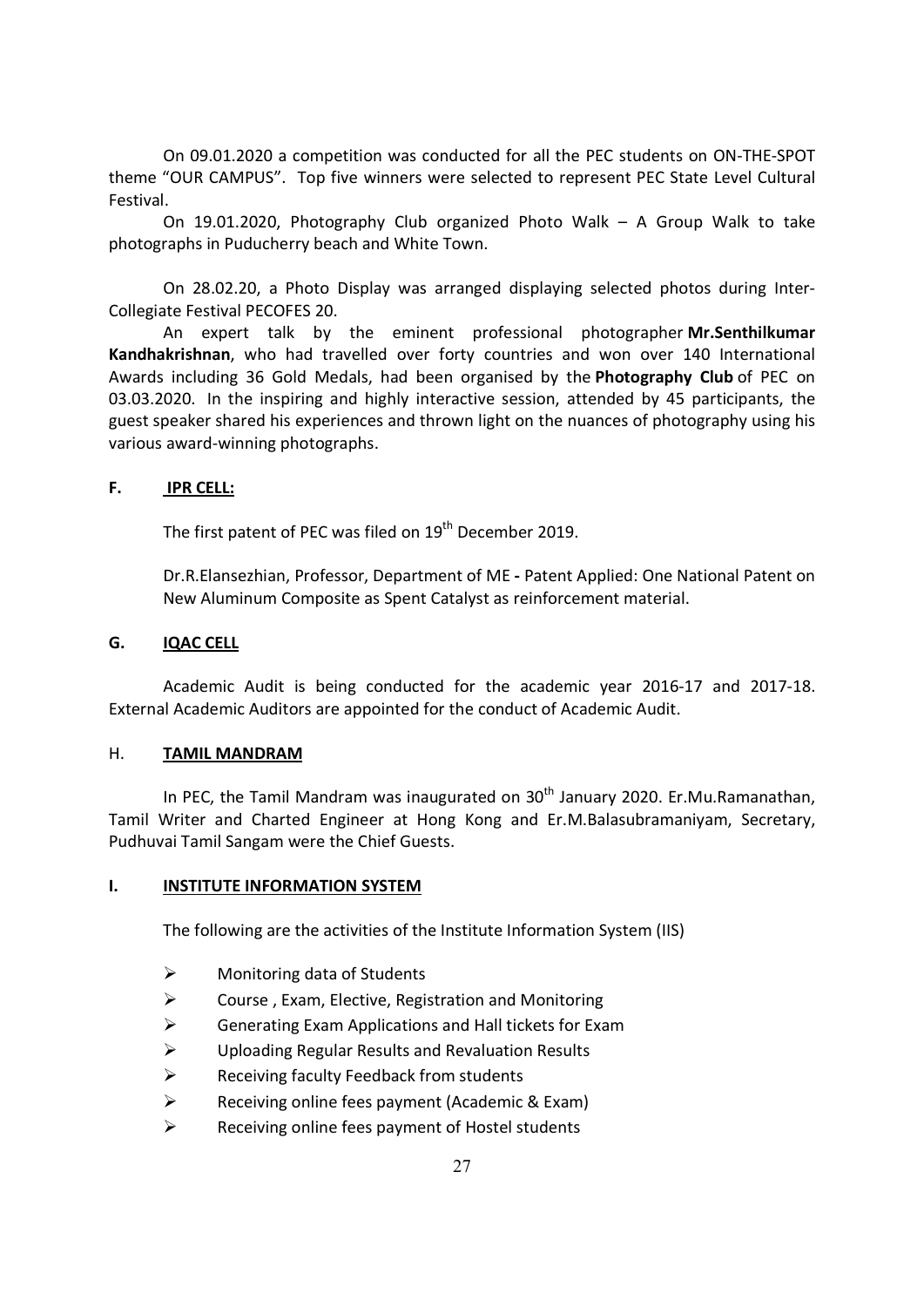- $\triangleright$  Ph.D. Registrations
- $\triangleright$  Sending Mails & SMS to students & Parents

## J. ALUMNI ASSOCIATION ACTIVITIES

The Silver Jubilee Celebration of 1990-1994 batch PEC Alumni was held on 26<sup>th</sup> July 2019. Alumni induction ceremony for final year students and Panel Discussion by 1990-94 batch alumni was held.

The Alumni Day 2020 was organized by the PEC Alumni Association (PECAA) ON 26<sup>th</sup> January 2020 to re-connect and re-live the college memories with friends.

## K. WOMEN'S CELL

 During 2019-2020, the Women Cell conducted 3 seminars, 2 workshops, a forest trip, 10 literary and 6 cultural activities.

The Women's Cell inaugurated the "APJ GARDEN" on 25<sup>th</sup> September 2019.

A seminar on "Good Nutrition and Health Life Style" was organized by the Women's Cell on 10<sup>th</sup> October 2019. Dr.S.Hari Priya, Associate Professor, Dept. of Food Science and Technology, School of Life Sciences, Pondicherry University was the chief guest.

A workshop on "Life Skills Management" was organized by the Women's Cell on  $17<sup>th</sup>$ February 2020. Mr.Abdul Mohsin and Mrs.Kirubanagini, NLP Master Practitioners conducted the workshop.

The International Women's Day and Prize distribution ceremony and the cultural extravaganza was held on  $9<sup>th</sup>$  March 2020.

## XII GENERAL

# PRERANA SCHEME FOR GATE COACHING

An Induction Programme in accordance with the AICTE sponsored Prerana-Scheme for GATE Coaching was held on Wednesday, the  $04<sup>th</sup>$  December, 2019 in the Centre of Continuing Education, Administrative Department. Dr.S.Kothandaraman, Principal and Dr.K.Vivekanandan, Dean (Students) presided over the function and gave deep insights on the importance of higher education and motivated the students to utilize the GATE training in an effective manner to have better job opportunities. Dr.M.Thirumaran, Co-ordinator, arranged and coordinated the event in a successful manner.

## DEVELOPER STUDENT CLUB (DSC)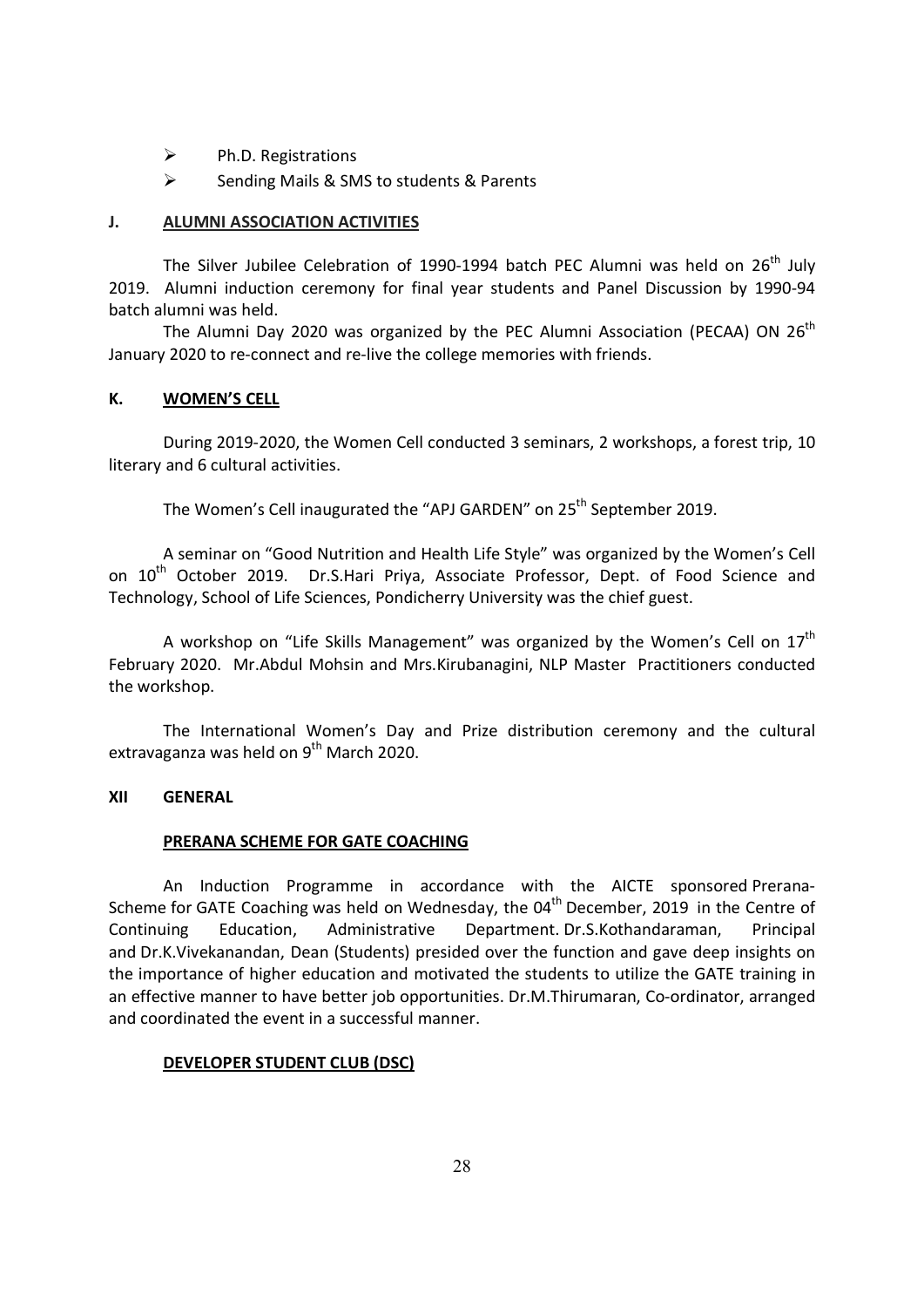Sri Vishnu Koushik Chinta, Third year B.Tech. CSE was selected by the Google Inc. as the Lead for the Developer Student Club (DSC) of Pondicherry Engineering College for the academic year 2019-20.

He is one among the 172 leads representing 172 colleges, spread across 90+ cities and 22 states in India. Google DSC- PEC was established in the year 2017 and Mr. CS Koushik has become the Lead for the third year. He will organize a series of workshops to impart knowledge in developing Android apps for the benefit of the students of PEC and other interested candidates in and around the U.T. of Puducherry.

PEC-Google-Developer Students Club (DSC) has launched a new app compatible for Android mobile phones (available in Playstore) named PEC-INFO. This app helps the students and staff to have quick access to the news and events, details about department and IP&RP Cell. This app is developed by Mr. CS Koushik and Mr. Sam Benjamin, the student leads of the club functioning in PEC. The PEC Yellow Pages app launched in the month of March, 2018 is updated to include a few admin staff and available in Playstore.

## NPTEL – (National Programme on Technology Enhanced Learning)

NPTEL now as **SWAYAM-NPTEL** has a largest repository of courses in Engineering, Science and Humanities from India's best institutes.

NPTEL – (National Programme on Technology Enhanced Learning) local chapter was established in Pondicherry Engineering College on 23rd November 2015 which was another milestone in the history of Pondicherry Engineering College.

| Perio<br>d                  | <b>Number</b><br>οf<br>courses<br>registere<br>d<br>in<br><b>Various</b><br><b>Fields</b> | Number of<br><b>Students</b><br>Registered<br>for<br><b>Examination</b> | Gold<br><b>Winners</b> | <b>Silver</b><br><b>Winners</b> | <b>Toppers</b> | Elite | <b>Successfully</b><br>completed | of<br>Rating<br>College<br>(Within<br>top<br>100 colleges<br>is awarded A<br>Rating) |
|-----------------------------|-------------------------------------------------------------------------------------------|-------------------------------------------------------------------------|------------------------|---------------------------------|----------------|-------|----------------------------------|--------------------------------------------------------------------------------------|
| Jan-<br>Apr<br>2019         | 47                                                                                        | 459                                                                     | 46                     | 83                              | 5              | 147   | 159                              | A<br>of<br>Out<br>3200+college<br>Local<br>s<br>Chapter<br><b>Colleges</b>           |
| July-<br><b>Dec</b><br>2019 | 46                                                                                        | 807                                                                     | 3                      | 43                              | 6              | 56    | 255                              |                                                                                      |